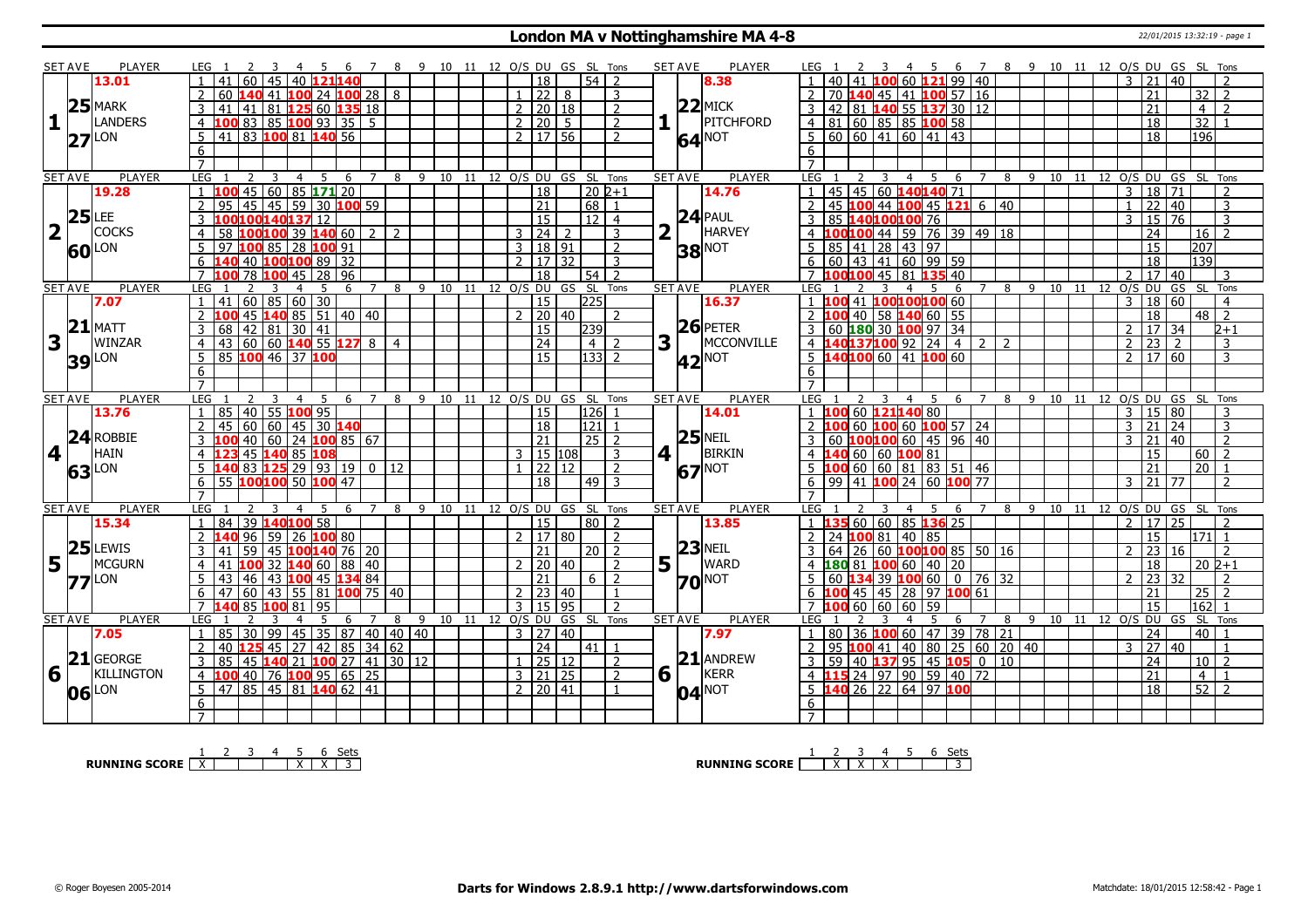#### **London MA v Nottinghamshire MA 4-8** 22/01/2015 13:32:19 - page 2

|                 | <b>SET AVE</b>            | <b>PLAYER</b>          | LEG 1<br>3<br>$\overline{4}$                                           | -5<br>-6<br>$\overline{7}$       | - 8                              |    |      | 9 10 11 12 O/S DU GS SL Tons |                |                                   | <b>SET AVE</b><br><b>PLAYER</b>  | 6 7 8 9 10 11 12 O/S DU GS SL Tons<br>LEG 1<br>4 5                                                     |
|-----------------|---------------------------|------------------------|------------------------------------------------------------------------|----------------------------------|----------------------------------|----|------|------------------------------|----------------|-----------------------------------|----------------------------------|--------------------------------------------------------------------------------------------------------|
|                 |                           | 10.36                  | 60                                                                     | $\overline{99}$<br>38<br>60      | 2<br>6                           |    |      | 2 <sup>1</sup><br>26         | 2              |                                   | 11.81                            | 45 34 20 20<br>$\overline{20}$<br>78<br>27                                                             |
|                 |                           |                        | 75<br>24                                                               | 45   85   62   80   58   52   20 |                                  |    |      | 2   26   20                  |                |                                   |                                  | $100$ 42 60 41 50 37<br>$\overline{24}$<br>$\overline{20}$<br>81<br>70                                 |
|                 |                           | 22 NICKY               | $ 43 80$ <b>100</b> 83 60 45 80<br>3                                   |                                  |                                  |    |      | 21                           |                | 10                                | $22$ THOMAS                      | 42   83   81   41   123 37   32<br>62<br>24<br>32<br>3<br>3<br>$\overline{1}$                          |
|                 | 7 <sup>T</sup>            | <b>TURNER</b>          | 96 81 <br>$\overline{4}$<br>40                                         | $\boxed{64}$ 26 44 66            |                                  |    |      | 21                           |                | 84                                | ALLIES                           | 39 135 60 100 97 50 20<br>20<br>$\overline{2}$<br>$\overline{4}$<br>3<br>21                            |
|                 |                           | LON                    | $ 41 $ 120 44 41<br>.5.<br>121                                         |                                  |                                  |    |      | 15                           |                | $134$ 2                           | <b>99 NOT</b>                    | $5$ 100 140 64 32 85 80<br>18<br>$\overline{80}$<br>$\overline{2}$<br>3                                |
|                 | <b>50</b>                 |                        | 40   60   <mark>1 23</mark> 40   58   40<br>6<br>140                   |                                  |                                  |    |      | $3 \mid 21 \mid 40$          |                | $\overline{2}$                    |                                  | 85 41 41 85 100 85<br>$\overline{18}$<br>$64$ 1<br>6                                                   |
|                 |                           |                        | $\overline{7}$<br>81.<br>140<br>45<br>48 171                           |                                  |                                  |    |      | $\overline{15}$              |                | $16 \, 2 + 1$                     |                                  | $\overline{81}$<br>7 <sup>h</sup><br>11889<br>48<br>$\overline{40}$<br>16<br>40<br>$\overline{z}$      |
|                 | <b>SET AVE</b>            | <b>PLAYER</b>          | LEG<br>3<br>$\overline{4}$                                             | 5<br>$\overline{7}$<br>6         | 9<br>8                           |    |      | 10 11 12 0/S DU GS SL Tons   |                |                                   | <b>SET AVE</b><br><b>PLAYER</b>  | GS SL Tons<br>LEG<br>8<br>9<br>10 11 12 O/S DU<br>4<br>5<br>6<br>7                                     |
|                 |                           | 11.96                  | 68 100 60 85 43 55 48 15<br>  22<br>-1                                 |                                  |                                  |    |      | $\overline{27}$              |                | $5-1$                             | 8.40                             | $26 45 81$ <b>100</b> 81 60 74 2<br>$\overline{32}$<br>25<br>$\overline{32}$                           |
|                 |                           |                        | $\overline{2}$<br>l 43<br>83.                                          | 55 58 84 95 58 17 8              |                                  |    |      | $2 \ 26 \ 8$                 |                |                                   |                                  | $59 60 41 66$ 100 43 84 16 0<br>$\overline{27}$<br>$\overline{32}$<br>$\overline{2}$<br>$\overline{1}$ |
|                 |                           | $22$ MATTHEW           | $\overline{3}$<br>$100100$ 13<br>45<br>55                              | 100 48                           |                                  |    |      | 21                           |                | $40$   3                          | $21$ RICKY                       | $100$ 95 81 59 42 98<br>$\overline{21}$<br>26<br>98<br>२<br>$\overline{\phantom{0}}$                   |
|                 | $\overline{\mathbf{8}}$ T | <b>WILSON</b>          | 100140100 97 64<br>$\overline{4}$                                      |                                  |                                  |    |      | 3   15   64                  |                | 3                                 | 8<br>GRAY                        | $60 \ 81 \ 60$ 100 60<br>15<br>140 l<br>$\overline{1}$                                                 |
|                 |                           |                        | 41 121 96 81 80 13<br>5<br>62                                          |                                  | $\overline{3}$<br>$\overline{4}$ |    |      | 25                           | $\overline{4}$ |                                   |                                  | $59$ 45 100 30 41 61 17<br>$\overline{24}$<br>8<br>$\overline{2}$                                      |
|                 |                           | <b>95</b> LON          | 100 96 100 135<br>6                                                    | 70                               |                                  |    |      | $\mathcal{E}$                | 15 70          | 3                                 | <b>50</b> <sup>NOT</sup>         | 96<br>26 100 99<br>$\overline{2}$<br>80 100<br>15                                                      |
|                 |                           |                        |                                                                        |                                  |                                  |    |      |                              |                |                                   |                                  |                                                                                                        |
|                 | <b>SET AVE</b>            | PLAYER                 | LEG<br>3<br>$\overline{4}$                                             | -5<br>6<br>$\overline{7}$        | 8                                |    |      | 9 10 11 12 O/S DU GS SL Tons |                |                                   | <b>SET AVE</b><br><b>PLAYER</b>  | 6 7 8 9 10 11 12 0/S DU GS SL Tons<br>LEG<br>4 5                                                       |
|                 |                           | 10.20                  | 100100 11 85 60 85 20                                                  |                                  |                                  |    |      | 21                           |                | 40<br>$\overline{2}$              | 11.81                            | 60 24 85 64 85 59 77 47<br>23 47<br>$\overline{2}$                                                     |
|                 |                           |                        | 60<br>40<br>2<br>81<br>68                                              | 100 60                           |                                  |    |      | 18                           |                | $\sqrt{92}$<br>$\overline{1}$     |                                  | 60 81 100 36 99<br>18<br>99<br>$\overline{2}$<br>$\overline{2}$<br>3                                   |
|                 |                           | $24$ TONY              | 100140100 66 70 25<br>$\mathbf{3}$                                     |                                  |                                  |    |      | $2 \mid 17 \mid 25$          |                | $\mathbf{R}$                      | $25$ TIMOTHY                     | $3 60 42 85$ 140 71 22<br>$\overline{18}$<br>$81$   1                                                  |
|                 | 9 1                       | <b>HAMIT</b>           | 60   85   <mark>100</mark>   41   90<br>80<br>$\overline{4}$           |                                  |                                  |    |      | $\overline{18}$              |                | l 45 l<br>$\overline{1}$          | $9\sqrt{1}$<br><b>BROADHURST</b> | 95 136 78 84 8<br>4100<br>17<br>8<br>$\overline{2}$<br>$\mathcal{D}$                                   |
|                 |                           |                        | $5 \,   \, 180 \,   \, 45 \,   \, 85 \,   \, 60 \,   \, 81 \,   \, 50$ |                                  |                                  |    |      | 3   18   50                  |                | $1 + 1$                           |                                  | 5   60   85   100   64   100   52<br>$\overline{18}$<br>$40\overline{2}$                               |
|                 | 67                        | LON                    | $100$ 40 60 60 85 41<br>6                                              |                                  |                                  |    |      | $\overline{18}$              |                | 115 L                             | <b>99 NOT</b>                    | 40 100100180 61 20<br>17 <sup>1</sup><br>6<br>$\mathcal{D}$<br>20<br>l3+1                              |
|                 |                           |                        | $\overline{7}$                                                         |                                  |                                  |    |      |                              |                |                                   |                                  | $\overline{7}$                                                                                         |
|                 |                           |                        |                                                                        |                                  |                                  |    |      |                              |                |                                   |                                  |                                                                                                        |
|                 |                           |                        |                                                                        |                                  |                                  |    |      |                              |                |                                   |                                  |                                                                                                        |
|                 | <b>SET AVE</b>            | <b>PLAYER</b>          | <b>LEG</b>                                                             | 6<br>7                           | 8                                |    |      | 9 10 11 12 O/S DU GS SL Tons |                |                                   | <b>SET AVE</b><br><b>PLAYER</b>  | LEG 1<br>9 10 11 12 O/S DU GS SL Tons<br>6<br>8<br>7                                                   |
|                 |                           | 7.20                   | 66 100<br>$1\,100$                                                     | $144$ 36 64 73                   | $0$   18                         |    |      | $3 \mid 27 \mid 18$          |                | $\overline{2}$                    | 9.57                             | 30 140 41 55<br>$60$ 42 58<br>24<br>55 <sub>1</sub><br>20 <sup>1</sup><br>$\vert$ 1<br>$\overline{1}$  |
|                 |                           |                        | $\overline{2}$<br>100<br>55                                            | 78 66 80 40                      |                                  |    |      | $\overline{21}$              |                | 20   1                            |                                  | 85 41 60 140 78 46 10<br>23 10<br>41<br>$\mathcal{P}$<br>$\mathbf{1}$                                  |
|                 |                           | 20 STEVEN              | $145$ 60 29 180 60 7 60 20<br>3                                        |                                  |                                  |    |      | 24                           |                | $ 40 1+1$                         | $22$ GRAHAM                      | 45 60 60 60 41 95 40<br>2 23 40<br>$\overline{1}$                                                      |
| 10 L            |                           | <b>FERGUSON</b>        | 42 66 59 45 97<br>58<br>$\overline{4}$                                 |                                  |                                  |    |      | 18                           |                | 134                               | соок<br>11 O I                   | 60 100100 69 28<br>$\overline{4}$<br>21<br>$\overline{3}$<br>$\mathbf{3}$<br>$\overline{4}$            |
|                 |                           | $64$ <sup>LON</sup>    | $5\overline{140}$ 45 59 100 60 19 58                                   |                                  |                                  |    |      | 21                           |                | $\overline{20}$<br>$\overline{2}$ | <b>59 NOT</b>                    | 95 24 100 45 137 80 20<br>19 20<br>$\overline{2}$                                                      |
|                 |                           |                        | 6                                                                      |                                  |                                  |    |      |                              |                |                                   |                                  | 6                                                                                                      |
|                 |                           |                        | $\overline{7}$                                                         |                                  |                                  |    |      |                              |                |                                   |                                  | $\overline{7}$                                                                                         |
|                 | <b>SET AVE</b>            | <b>PLAYER</b>          | LEG<br>2<br>3<br>4                                                     | -5<br>6<br>7                     | 9<br>8                           | 10 | - 11 | 12 O/S DU GS SL              |                | Tons                              | <b>SET AVE</b><br><b>PLAYER</b>  | LEG<br>$\overline{4}$<br>- 5<br>7<br>8 9 10 11<br>12 O/S DU GS SL<br>Tons<br>6                         |
|                 |                           | 7.60                   | 41 <b>140</b> 85<br>$\mathbf{1}$                                       | 25 100 58 32                     |                                  |    |      | 21                           |                | l 20 l<br>$\overline{2}$          | 8.45                             | 39 100 60 59 60 100 40<br>$\overline{1}$<br> 43 <br>40<br>$\overline{z}$<br>22                         |
|                 |                           |                        | $\overline{2}$<br>1408183<br>40 81                                     |                                  |                                  |    |      | 15                           |                | 76  <br>$\overline{1}$            |                                  | 99 77 140 96 89<br> 89 <br>$\overline{2}$<br>15<br>$\overline{1}$<br>3                                 |
|                 |                           |                        | 99 <b>140</b> 58 77 32<br>95<br>3                                      |                                  |                                  |    |      | 2   17   32                  |                | $\mathbf{1}$                      | $26$ DARREN                      | 36 100 81 47 41 45<br>3<br>18<br>151 l<br>$\overline{1}$                                               |
|                 |                           | $\frac{25}{11}$ PVENES | 83 85 58 45 5<br>$\overline{4}$<br>60                                  |                                  |                                  |    |      | 18                           |                | 165                               | $\mathbf{1}$<br><b>LAYDEN</b>    | 41 80 140 90 10<br>16<br>$\overline{4}$<br>  10<br>$\overline{\phantom{a}}$                            |
|                 | 07                        | LON                    | 42 140100 55 76<br>5                                                   |                                  |                                  |    |      | 15                           |                | 88   2                            | <b>45</b> <sup>NOT</sup>         | 81 93 125 59 93 50<br>$\overline{18}$<br>5<br>l 50<br>3<br>$\mathbf{1}$                                |
|                 |                           |                        | 6                                                                      |                                  |                                  |    |      |                              |                |                                   |                                  | 6                                                                                                      |
|                 |                           |                        | $\overline{7}$                                                         |                                  |                                  |    |      |                              |                |                                   |                                  | $\overline{7}$                                                                                         |
|                 | <b>SET AVE</b>            | PLAYER                 | <b>LEG</b><br>3<br>$\overline{4}$                                      | -5<br>-6<br>$\overline{7}$       | 8                                |    |      | 9 10 11 12 O/S DU GS SL Tons |                |                                   | <b>SET AVE</b><br><b>PLAYER</b>  | LEG <sub>1</sub><br>8 9 10 11 12 0/S DU GS SL Tons<br>- 5<br>6<br>$\overline{7}$<br>$\overline{4}$     |
|                 |                           | 8.00                   | 34   55   96   58   58   100   0<br>$\overline{1}$<br>  60             |                                  |                                  |    |      | 24                           |                | l 40 l<br>$\overline{1}$          | 11.01                            | 59 58 44 100 58 20 40<br>$1 \overline{22}$<br>40<br>$\overline{2}$<br>$-1$ $-1$                        |
|                 |                           |                        | 2<br>59 60 60 100 52 60                                                |                                  |                                  |    |      | $\overline{18}$              |                | 110 <br>$\overline{1}$            |                                  | $\overline{50}$<br>$\overline{2}$<br>60 <b>140</b> 59 <b>119</b> 19 54 50<br>3   21                    |
|                 |                           | $21$ CHRIS             | 60 <b>100100</b> 44 77 20                                              |                                  |                                  |    |      | $3 \mid 21 \mid 20$          |                | 3                                 | $25$ CRAIG                       | $\overline{18}$<br>$\overline{2}$<br>43 59 96 43 100140<br>20 <sup>1</sup>                             |
| 12 <sup>T</sup> |                           | <b>STEVENS</b>         | 66   60   39   41   24   60<br>81  <br>$\overline{4}$                  |                                  |                                  |    |      | 21                           |                | 130                               | $2^{\overline{1}}$<br>BARRATT    | $\overline{45}$<br>$12$ <b>100</b> 41 93 60 80 40<br>$22 \mid 40$<br>$\overline{1}$<br>4               |
|                 | $42$ <sup>LON</sup>       |                        | 100100 59 100 63 39<br>$5\overline{)}$                                 |                                  |                                  |    |      | $\overline{18}$              |                | $\boxed{40}$ 3                    | $10^{NOT}$                       | 40 60 57 140 72 32<br>$5^{\circ}$<br>$16 \overline{)32}$<br>$\overline{2}$                             |
|                 |                           |                        | 6<br>$\overline{7}$                                                    |                                  |                                  |    |      |                              |                |                                   |                                  | 6                                                                                                      |

|                                                           | 10<br>⊾∽<br>ハー                                                  |
|-----------------------------------------------------------|-----------------------------------------------------------------|
| <b>RUNNING SCORE</b>                                      | <b>RUNNING SCORE</b>                                            |
| ----<br>$OP^+$<br>. MA<br>ላcGurn 25.7<br>Lewis N<br>Longo | Lavden 26.45<br>$_{\rm outi}$ shire MA $\sim$<br>1 OF<br>Darren |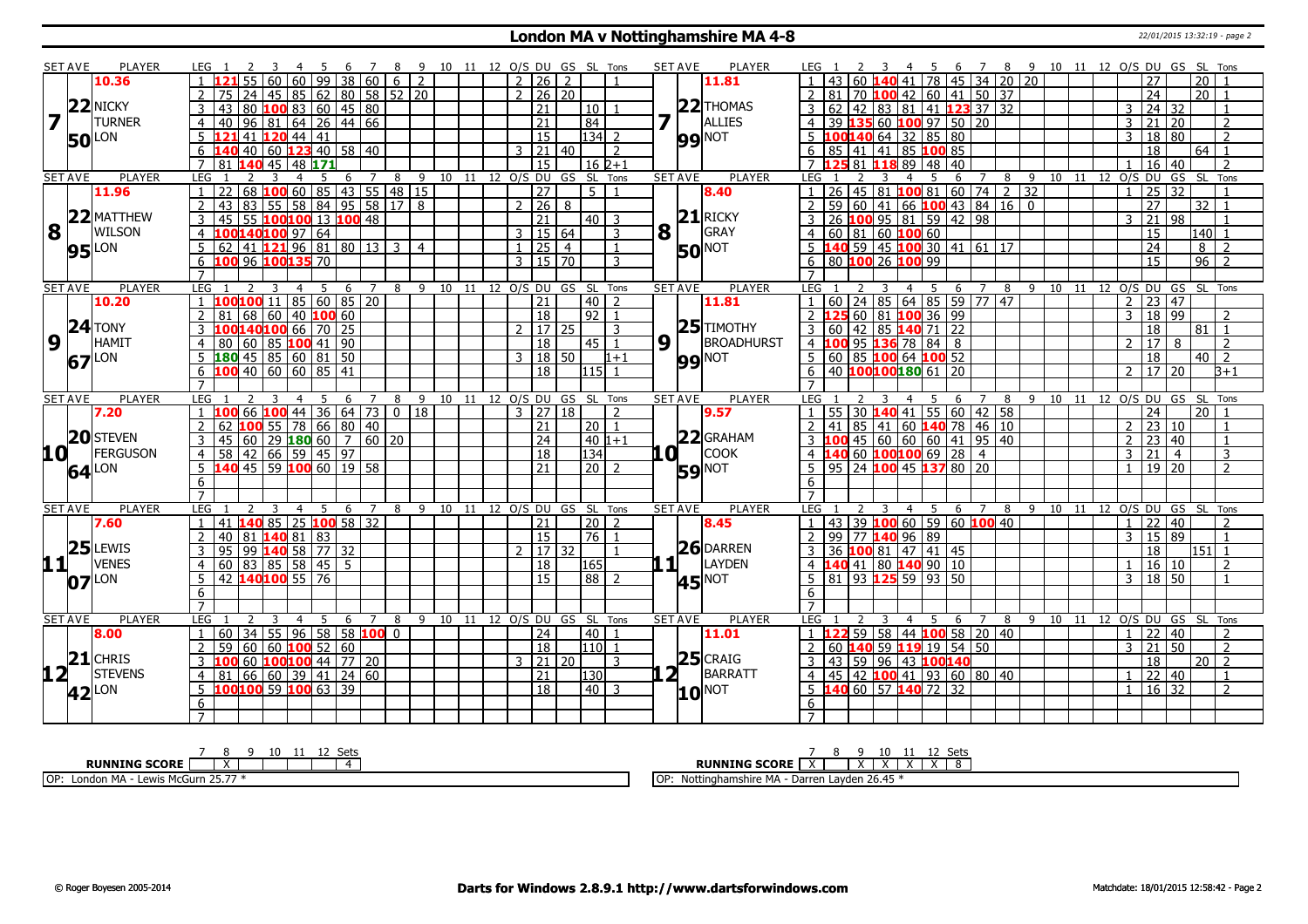## **London MA**

## **Nottinghamshire MA**

| <b>PLAYER</b>            |    | lw/Llwonllost | <b>AVE</b> | <b>TAVE</b> | <b>POINTS DARTS TONS TON+180</b> |      |    |    | <b>TONS</b> | <b>PLAYER</b>             |    | W/L WON LOST | <b>AVE</b> | <b>TAVE</b> | <b>POINTS DARTS TONS TON+ 180</b> |                 |      |    | <b>TONS</b> |
|--------------------------|----|---------------|------------|-------------|----------------------------------|------|----|----|-------------|---------------------------|----|--------------|------------|-------------|-----------------------------------|-----------------|------|----|-------------|
| <b>Mark Landers</b>      |    |               | 25.27      | 13.01       | 2451                             | 97   |    |    | $11+0$      | <b>Mick Pitchford</b>     |    |              | 22.64      | 8.38        | 2241                              | 99.             |      |    | $7 + 0$     |
| Lee Cocks                |    |               | 25.60 l    | 19.28       | 3353                             | 131  | 13 |    | $17 + 1$    | <b>Paul Harvey</b>        |    |              | 24.38      | 14.76       | 3145                              | 129             | 10 I |    | 13+0        |
| <b>Matt Winzar</b>       |    |               | 21.39      | 7.07        | 1904                             | 89   |    |    | $6 + 0$     | <b>Peter McConville</b>   |    |              | 26.42      | 16.37       | 2457                              | 93 <sub>1</sub> | 10   |    | $14 + 1$    |
| Robbie Hain              |    |               | 24.63      | 13.76       | 2685                             | 109  |    |    | $12 + 0$    | Neil Birkin               |    |              | 25.67      | 14.01       | 2926                              | 114             | 11   |    | $13 + 0$    |
| Lewis McGurn             |    |               | 25.77      | 15.34       | 3401                             | 132  |    |    | $13+0$      | Neil Ward                 |    |              | 23.70      | 13.85       | 3129                              | 132             | 11   |    | $12 + 1$    |
| <b>George Killington</b> |    |               | 21.06      | 7.05        | 2464                             | 117  |    |    | $6 + 0$     | Andrew Kerr               |    |              | 21.04      | 7.97        | 2399                              | 114'            |      |    | 7+0         |
| <b>Nicky Turner</b>      |    |               | 22.50      | 10.36       | 3263                             | 145  |    |    | $8 + 1$     | <b>Thomas Allies</b>      |    |              | 22.99      | 11.81       | 3403                              | 148             |      |    | 10+0        |
| <b>Matthew Wilson</b>    |    |               | 22.95      | 11.96       | 2961                             | 129  | 10 |    | $11+0$      | <b>Ricky Grav</b>         |    |              | 21.50      | 8.40        | 2730                              | 127             |      |    | $8 + 0$     |
| <b>Tony Hamit</b>        |    |               | 24.67      | 10.20       | 2714                             | 110  |    |    | $9 + 1$     | <b>Timothy Broadhurst</b> | 4  |              | 25.99      | 11.81       | 2885                              | 111             |      |    | $10 + 1$    |
| Steven Ferguson          |    |               | 20.64      | 7.20        | 2291                             | 111  |    |    | $6 + 1$     | <b>S</b> raham Cook       |    |              | 22.59      | 9.57        | 2485                              | 110             |      |    | $8 + 0$     |
| <b>Lewis Venes</b>       |    |               | 25.07      | 7.60        | 2156                             | 86   |    |    | $6 + C$     | Darren Layden             |    |              | 26.45      | 8.45        | 2354                              | 89              |      |    | $7 + 0$     |
| <b>Chris Stevens</b>     |    |               | 21.42      | 8.00        | 2185                             | 102  |    |    | $8 + 0$     | <b>Craig Barratt</b>      |    |              | 25.10      | 11.01       | 2485                              | 99              |      |    | $9 + 0$     |
| <b>TOTALS</b>            | 30 | 39            | 23.44      |             | 31828                            | 1358 | 82 | 29 | $113+4$     | <b>ITOTALS</b>            | 39 |              | 23.91      |             | 32639                             | 1365            | 90   | 25 | $118 + 3$   |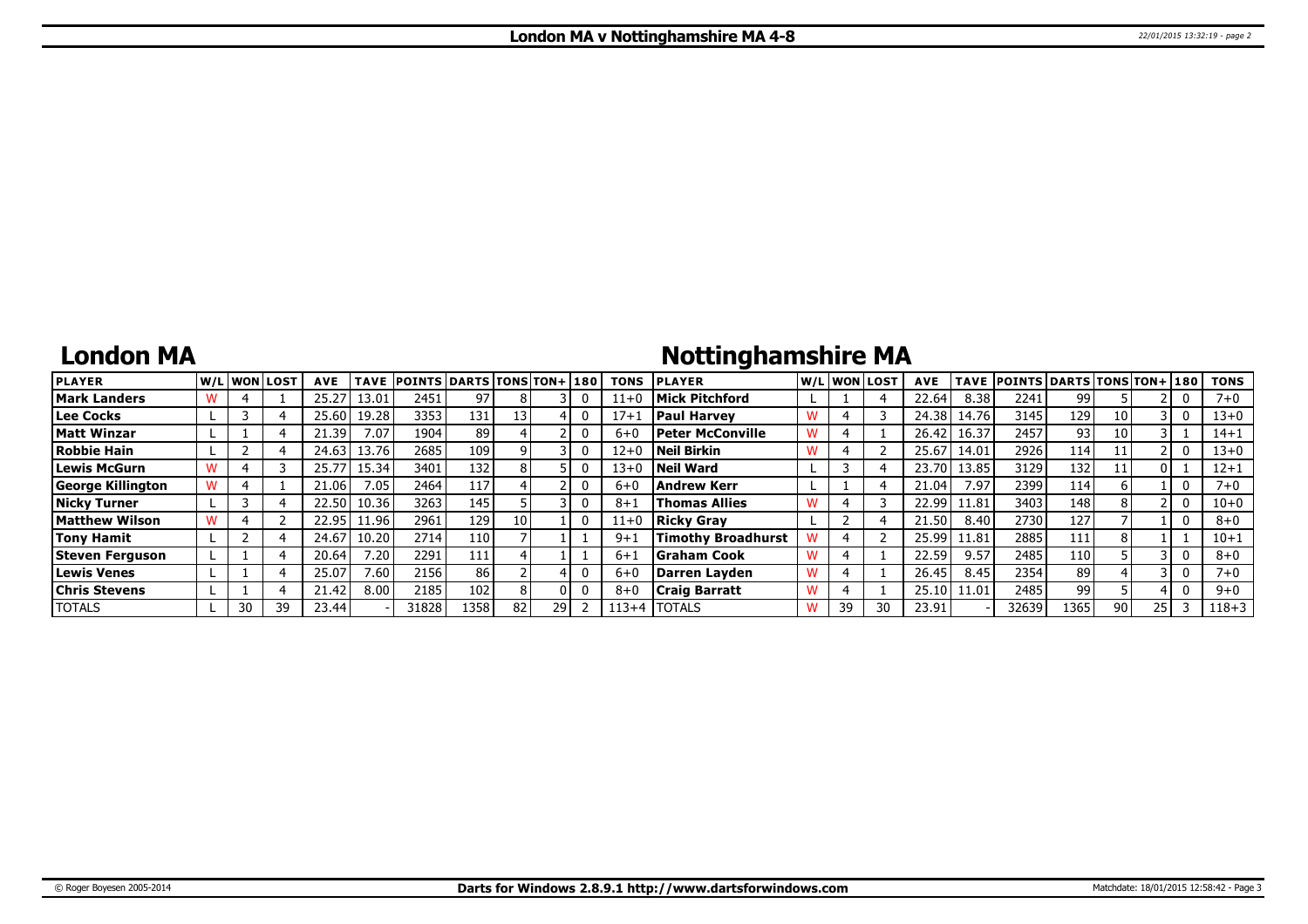### **London WA v Nottinghamshire WA 2-4** 22/01/2015 13:31:54 - page 1

| <b>SET AVE</b><br>$\mathbf{1}$<br>66 | <b>PLAYER</b><br>3.00<br>$15$ CARLY<br><b>TOWNSEND</b><br><b>LON</b> | LEG 1<br>26<br>45<br>60<br>100 41 41 55 37 28 40 45 58<br>3     | 30   45   29   26 <b>100</b>   45   41   29   78   0 | 4 5 6 7 8 9 10 11 12 O/S DU GS SL Tons<br>45   15   85 <b>100</b> 60   45   13             |                  |                |             |                                      |                              | 27                  |       | 67   1             |                |                | SET AVE        | <b>PLAYER</b><br>1.15       | LEG 1                                                              |                   |                | 3 4 5 6 7 8 9 10 11 12 O/S DU GS SL Tons                                              |   |                |                  |                                |           |             |                |                      |                      |            |                |
|--------------------------------------|----------------------------------------------------------------------|-----------------------------------------------------------------|------------------------------------------------------|--------------------------------------------------------------------------------------------|------------------|----------------|-------------|--------------------------------------|------------------------------|---------------------|-------|--------------------|----------------|----------------|----------------|-----------------------------|--------------------------------------------------------------------|-------------------|----------------|---------------------------------------------------------------------------------------|---|----------------|------------------|--------------------------------|-----------|-------------|----------------|----------------------|----------------------|------------|----------------|
|                                      |                                                                      |                                                                 |                                                      |                                                                                            |                  |                |             |                                      |                              |                     |       |                    |                |                |                |                             |                                                                    |                   |                |                                                                                       |   |                |                  |                                |           |             |                | 2 29 60              |                      |            |                |
|                                      |                                                                      |                                                                 |                                                      |                                                                                            |                  |                |             |                                      |                              | $\overline{33}$     |       | 18                 |                |                |                |                             |                                                                    |                   |                | 80 30 44 81 45 41 60 44 28 32 16                                                      |   |                |                  |                                |           |             | $1\quad$       | 31   16              |                      |            |                |
|                                      |                                                                      |                                                                 |                                                      |                                                                                            |                  |                |             |                                      |                              | $\overline{27}$     |       | $\overline{56}$    |                |                |                | $17$ SARA                   |                                                                    |                   |                | $\overline{15}$ 24 60 60 28 60 78 60 0 16                                             |   |                |                  |                                |           |             | 1 <sup>1</sup> | 28 16                |                      |            |                |
|                                      |                                                                      | $\overline{4}$                                                  |                                                      |                                                                                            |                  |                |             |                                      |                              |                     |       |                    |                |                |                | FAULKNER                    | $\overline{4}$                                                     |                   |                |                                                                                       |   |                |                  |                                |           |             |                |                      |                      |            |                |
|                                      |                                                                      | $\overline{5}$                                                  |                                                      |                                                                                            |                  |                |             |                                      |                              |                     |       |                    |                |                |                |                             | $\overline{5}$                                                     |                   |                |                                                                                       |   |                |                  |                                |           |             |                |                      |                      |            |                |
|                                      |                                                                      |                                                                 |                                                      |                                                                                            |                  |                |             |                                      |                              |                     |       |                    |                |                |                | <b>08 NOT</b>               |                                                                    |                   |                |                                                                                       |   |                |                  |                                |           |             |                |                      |                      |            |                |
|                                      |                                                                      | $\overline{6}$                                                  |                                                      |                                                                                            |                  |                |             |                                      |                              |                     |       |                    |                |                |                |                             | 6                                                                  |                   |                |                                                                                       |   |                |                  |                                |           |             |                |                      |                      |            |                |
|                                      |                                                                      | $\overline{7}$                                                  |                                                      |                                                                                            |                  |                |             |                                      |                              |                     |       |                    |                |                |                |                             |                                                                    |                   |                |                                                                                       |   |                |                  |                                |           |             |                |                      |                      |            |                |
| <b>SET AVE</b>                       | <b>PLAYER</b><br>5.02                                                | LEG<br>2<br>22<br>$\mathbf{1}$<br>41                            | 3                                                    | 5<br>4                                                                                     | 6                | $\overline{7}$ |             | 8 9 10 11 12 0/S DU GS SL Tons       |                              | 33                  |       |                    |                |                | <b>SET AVE</b> | <b>PLAYER</b><br>3.21       | LEG<br>45                                                          | 59 30             |                | - 5<br>4                                                                              |   | 6 7            |                  | 8 9 10 11 12 0/S DU GS SL Tons |           |             | $\overline{1}$ | 31                   | 20                   |            |                |
|                                      |                                                                      |                                                                 |                                                      | $34   60   40   44   60   60   82   38   16$                                               |                  |                |             |                                      |                              |                     |       | $\overline{4}$     |                |                |                |                             |                                                                    | 45                |                | 30   45   40   41   80   47   40   54   20<br>  42   26   26   99   56   38   38   10 |   |                |                  |                                |           |             |                |                      |                      |            |                |
|                                      | 17 STEPHANIE                                                         | $\overline{2}$<br>41                                            |                                                      | 60 140 60 40 60 44 42 10                                                                   |                  |                |             |                                      |                              | <b>27</b>           |       | 4                  | $\overline{1}$ |                |                | 18 KIRSTY                   |                                                                    |                   |                |                                                                                       |   |                |                  |                                |           |             | $\mathbf{1}$   | $\overline{28}$      | 10 <sup>1</sup>      |            | $\mathbf{1}$   |
|                                      |                                                                      |                                                                 |                                                      |                                                                                            |                  |                |             |                                      |                              | $3 \mid 30 \mid 24$ |       |                    | $\overline{1}$ |                |                |                             | $\frac{1}{3}$ 60 42 55 <b>100</b> 60 54 58 52 16                   |                   |                |                                                                                       |   |                |                  |                                |           |             |                | 27                   |                      | $4 \mid 1$ |                |
| $\overline{\mathbf{2}}$              | <b>STUTLEY</b>                                                       |                                                                 |                                                      |                                                                                            |                  |                |             |                                      |                              | 24                  |       | 7   2              |                | 2 <sub>1</sub> |                | <b>HANDFORD</b>             | $4   60   60   61   82   32   44   100   30   32$                  |                   |                |                                                                                       |   |                |                  |                                |           |             |                | $1 \overline{25}$ 32 |                      |            | $\overline{1}$ |
|                                      | <b>45</b> LON                                                        | 5                                                               |                                                      |                                                                                            |                  |                |             |                                      |                              |                     |       |                    |                |                |                | $ 02 ^{NOT}$                | $5^{\circ}$                                                        |                   |                |                                                                                       |   |                |                  |                                |           |             |                |                      |                      |            |                |
|                                      |                                                                      | 6                                                               |                                                      |                                                                                            |                  |                |             |                                      |                              |                     |       |                    |                |                |                |                             | 6                                                                  |                   |                |                                                                                       |   |                |                  |                                |           |             |                |                      |                      |            |                |
|                                      |                                                                      | $\overline{7}$                                                  |                                                      |                                                                                            |                  |                |             |                                      |                              |                     |       |                    |                |                |                |                             | $\overline{7}$                                                     |                   |                |                                                                                       |   |                |                  |                                |           |             |                |                      |                      |            |                |
| <b>SET AVE</b>                       | <b>PLAYER</b>                                                        | LEG<br>$\mathcal{L}$                                            | 3                                                    | -5<br>4                                                                                    | - 6              | $\overline{7}$ |             | 8 9 10 11 12 O/S DU GS SL Tons       |                              |                     |       |                    |                |                | <b>SET AVE</b> | <b>PLAYER</b>               | LEG                                                                |                   | - 3            | 5<br>4                                                                                | 6 | $\overline{7}$ |                  | 8 9 10 11 12 0/S DU GS SL Tons |           |             |                |                      |                      |            |                |
|                                      | 6.90                                                                 | 100<br>$\mathbf{1}$                                             |                                                      | $81$ 140 60 60 60                                                                          |                  |                |             |                                      |                              | 3   18   60         |       |                    | $\overline{2}$ |                |                | 6.79                        |                                                                    |                   |                | $85 \mid 36 \mid 22 \mid 60 \mid 45 \mid 43$                                          |   |                |                  |                                |           |             |                | $\overline{18}$      |                      | 210        |                |
|                                      |                                                                      | 2<br>60                                                         |                                                      | $\boxed{43}$ $\boxed{60}$ $\boxed{28}$ $\boxed{41}$ $\boxed{60}$ $\boxed{59}$ $\boxed{60}$ |                  |                |             |                                      |                              | 24                  |       | 90                 |                |                |                |                             | $2$ 50 <b>100 100</b> 45 42 66 34 64                               |                   |                |                                                                                       |   |                |                  |                                |           |             |                | $3 \mid 24 \mid 64$  |                      |            | $\mathcal{L}$  |
|                                      | $21$ TAMMY                                                           | $\mathbf{3}$<br>41                                              | 45 81                                                | 100 100 110 24                                                                             |                  |                |             |                                      |                              |                     | 19 24 |                    | $\mathcal{R}$  |                |                | $20$ SARAH                  |                                                                    |                   |                | 41 26 140 97 48 6                                                                     |   |                |                  |                                |           |             |                | $\overline{21}$      |                      | 4 I        | $\overline{2}$ |
| $\mathbf{3}$<br>$\mathbf{L}$         | MACKENZIE                                                            | 60   60   41   41   60   41   44<br>$\overline{4}$              |                                                      |                                                                                            |                  |                |             |                                      |                              | 21                  |       | 154                |                | 3              |                | BRENT                       | 4   47   45   85   55   97   100   72                              |                   |                |                                                                                       |   |                |                  |                                |           |             | 3              | 21                   | 72                   |            | $\overline{1}$ |
|                                      | $74$ <sup>LON</sup>                                                  | 5<br>26 60 41 <b>140</b> 80 44 86 24                            |                                                      |                                                                                            |                  |                |             |                                      |                              | 22   24             |       |                    |                |                |                | <b>69 NOT</b>               | 5                                                                  |                   |                | $\overline{78}$ 60 44 20 41 60 100 42                                                 |   |                |                  |                                |           |             |                | $\overline{24}$      |                      | $56$   1   |                |
|                                      |                                                                      | 6                                                               |                                                      |                                                                                            |                  |                |             |                                      |                              |                     |       |                    |                |                |                |                             | 6                                                                  |                   |                |                                                                                       |   |                |                  |                                |           |             |                |                      |                      |            |                |
|                                      |                                                                      | $\overline{7}$                                                  |                                                      |                                                                                            |                  |                |             |                                      |                              |                     |       |                    |                |                |                |                             |                                                                    |                   |                |                                                                                       |   |                |                  |                                |           |             |                |                      |                      |            |                |
| <b>SET AVE</b>                       | <b>PLAYER</b>                                                        | LEG 1                                                           | 3                                                    | $\overline{4}$<br>5                                                                        |                  |                |             | 6 7 8 9 10 11 12 O/S DU GS SL Tons   |                              |                     |       |                    |                |                | <b>SET AVE</b> | <b>PLAYER</b>               | LEG <sub>1</sub>                                                   |                   | $\overline{3}$ | 4 5 6 7 8 9 10 11 12 O/S DU GS SL Tons                                                |   |                |                  |                                |           |             |                |                      |                      |            |                |
|                                      | 9.48                                                                 | 55<br>81                                                        | 100                                                  | $\overline{\phantom{a}}$                                                                   | $45$ 121 50 0 24 |                |             |                                      |                              | $\overline{27}$     |       | $16$   2           |                |                |                | 3.00                        | 22                                                                 | $70 \overline{7}$ |                | 85   19 <mark>100</mark> 94   38   66                                                 |   |                |                  |                                |           |             |                | 3 27                 | 66                   |            |                |
|                                      |                                                                      | 2<br>45<br>81                                                   |                                                      | 60 <b>140</b> 45                                                                           | 96               | 4 I            | $0 \mid 30$ |                                      |                              | 25 30               |       |                    |                |                |                |                             |                                                                    | 38                | l 11           | $\overline{26}$                                                                       |   |                | $22$ 95 24 83 66 |                                |           |             |                | 27                   |                      | 66         |                |
|                                      | 19 KERRY                                                             | 3<br>43                                                         |                                                      | <mark>100</mark> 45 85 41 <b>125</b> 42 15 0                                               |                  |                |             |                                      |                              | $\overline{27}$     |       | $5 \mid 2$         |                |                |                | $17$ HELEN                  |                                                                    |                   |                | $ 41 $ 45 30 <b>100</b> 26 74 74                                                      |   |                |                  |                                |           |             | 3              | 27                   | 74                   |            | $\overline{2}$ |
| $\vert 4 \vert$ $\vert$              | <b>SIMMONS</b>                                                       | $80 \mid 41$ <b>121</b> 37 <b>120</b> 62 32 8<br>$\overline{4}$ |                                                      |                                                                                            |                  |                |             |                                      |                              | 2   23   8          |       |                    | 2              | 4              |                | <b>HARVEY</b>               | 4   53   24   45   41   81   26   40   55                          |                   |                |                                                                                       |   |                |                  |                                |           |             |                | 24                   |                      | 136l       |                |
|                                      | 87 LON                                                               | 45 55 41 76 32 42 121 89<br>5                                   |                                                      |                                                                                            |                  |                |             |                                      |                              | 2 2 3 8 9           |       |                    | $\overline{1}$ |                |                | $\overline{\text{06}}$ INOT | .5                                                                 |                   |                | $\frac{145}{45}$ 45 83 21 43 66 44                                                    |   |                |                  |                                |           |             |                | 21                   |                      | 154        |                |
|                                      |                                                                      | 6                                                               |                                                      |                                                                                            |                  |                |             |                                      |                              |                     |       |                    |                |                |                |                             | 6                                                                  |                   |                |                                                                                       |   |                |                  |                                |           |             |                |                      |                      |            |                |
|                                      |                                                                      | $\overline{7}$                                                  |                                                      |                                                                                            |                  |                |             |                                      |                              |                     |       |                    |                |                |                |                             | $\overline{7}$                                                     |                   |                |                                                                                       |   |                |                  |                                |           |             |                |                      |                      |            |                |
| <b>SET AVE</b>                       | <b>PLAYER</b>                                                        | LEG                                                             |                                                      | 5                                                                                          | 6                | $\overline{Z}$ | 8           |                                      | 9 10 11 12 0/S DU GS SL Tons |                     |       |                    |                |                | <b>SET AVE</b> | <b>PLAYER</b>               | LEG 1                                                              |                   |                | 5 <sup>5</sup><br>$\overline{4}$                                                      | 6 | $7^{\circ}$    | 8                | 9                              | $10$ $11$ |             |                |                      | 12 O/S DU GS SL Tons |            |                |
|                                      | 4.00                                                                 | $\mathbf{1}$<br>100                                             |                                                      | $26$   43   55   60   55   60   86                                                         |                  |                |             |                                      |                              | $\overline{24}$     |       | 16                 | $\overline{1}$ |                |                | 2.00                        |                                                                    |                   |                | 43 80 38 100 21 83 41 47 48                                                           |   |                |                  |                                |           |             |                | $3 \mid 27 \mid$     | 48                   |            |                |
|                                      |                                                                      | $\overline{2}$<br>60                                            |                                                      | 60 <b>100</b> 45 44 44 43 45 50                                                            |                  |                |             |                                      |                              | $\overline{27}$     |       | $\vert$ 10 $\vert$ | $\overline{1}$ |                |                |                             | 2 100 26 60 55 45 36 43 85 51<br>3 26 60 60 11 85 26 66 81 38 8    |                   |                |                                                                                       |   |                |                  |                                |           |             | $\overline{2}$ | 26 51                |                      |            | $\overline{1}$ |
|                                      | $17$ LEANNE                                                          | 60 <b>100</b> 41 <b>100</b> 45 60 47 40 6 0 0<br>3              |                                                      |                                                                                            |                  |                |             |                                      |                              | 33                  |       | $2\sqrt{2}$        |                |                |                | $17$ NICOLA                 |                                                                    |                   |                |                                                                                       |   |                |                  |                                |           | $8 \mid 32$ | $\overline{1}$ | $34 \mid 32$         |                      |            |                |
| 5                                    | <b>TOPPER</b>                                                        | $\overline{4}$                                                  |                                                      |                                                                                            |                  |                |             |                                      |                              |                     |       |                    |                | 5 <sub>1</sub> |                | MCNAMARA                    | $\overline{4}$                                                     |                   |                |                                                                                       |   |                |                  |                                |           |             |                |                      |                      |            |                |
|                                      | LON                                                                  | 5                                                               |                                                      |                                                                                            |                  |                |             |                                      |                              |                     |       |                    |                |                |                | <b>NOT</b>                  | 5 <sup>5</sup>                                                     |                   |                |                                                                                       |   |                |                  |                                |           |             |                |                      |                      |            |                |
| 56                                   |                                                                      | $6\overline{6}$                                                 |                                                      |                                                                                            |                  |                |             |                                      |                              |                     |       |                    |                |                | 28             |                             | 6                                                                  |                   |                |                                                                                       |   |                |                  |                                |           |             |                |                      |                      |            |                |
|                                      |                                                                      | $\overline{7}$                                                  |                                                      |                                                                                            |                  |                |             |                                      |                              |                     |       |                    |                |                |                |                             | $\overline{7}$                                                     |                   |                |                                                                                       |   |                |                  |                                |           |             |                |                      |                      |            |                |
| <b>SET AVE</b>                       | <b>PLAYER</b>                                                        | LEG                                                             | 3                                                    | $\overline{4}$                                                                             |                  |                |             | 5 6 7 8 9 10 11 12 O/S DU GS SL Tons |                              |                     |       |                    |                |                | <b>SET AVE</b> | <b>PLAYER</b>               | LEG <sub>1</sub>                                                   |                   | 3              | 4 5 6 7 8 9 10 11 12 O/S DU GS SL Tons                                                |   |                |                  |                                |           |             |                |                      |                      |            |                |
|                                      | 3.00                                                                 | $60  41  43  58  41  60  80  98   0  10   0$<br>$\overline{1}$  |                                                      |                                                                                            |                  |                |             |                                      |                              | $\overline{33}$     |       | $\overline{10}$    |                |                |                | 3.58                        | $1 \mid 23 \mid 40 \mid 60 \mid 37 \mid 22 \mid 85 \mid 60$ 122 12 |                   |                |                                                                                       |   |                |                  | $\bullet$                      | 40        |             |                | $1 \mid 31 \mid 40$  |                      |            | $\overline{1}$ |
|                                      |                                                                      | 60<br>$\overline{2}$                                            |                                                      | 30 31 100 45                                                                               |                  |                |             |                                      |                              | l 15                |       | $ 235 $ 1          |                |                |                |                             | 2                                                                  |                   |                | 85   45   95   81 <b>115</b> 80                                                       |   |                |                  |                                |           |             |                | 3   18   80          |                      |            | $\overline{1}$ |
| $16$ DEB                             |                                                                      |                                                                 |                                                      |                                                                                            |                  |                |             |                                      |                              |                     |       |                    |                |                |                | <b>19 EMMA</b>              |                                                                    |                   |                |                                                                                       |   |                |                  |                                |           |             |                |                      |                      |            |                |
|                                      | <b>WATLING</b>                                                       | 43 36 100 45 41 100 26 92 14 2<br>3                             |                                                      |                                                                                            |                  |                |             |                                      |                              | $\overline{30}$     |       | 2 <sup>2</sup>     |                |                |                |                             | 3                                                                  |                   |                |                                                                                       |   |                |                  |                                |           |             |                | $2 \mid 29 \mid 16$  |                      |            | $\overline{1}$ |
| 6                                    |                                                                      | $\overline{4}$                                                  |                                                      |                                                                                            |                  |                |             |                                      |                              |                     |       |                    |                | 6              |                | <b>TOMLINSON</b>            | $\overline{4}$                                                     |                   |                |                                                                                       |   |                |                  |                                |           |             |                |                      |                      |            |                |
|                                      | 10 LON                                                               | 5                                                               |                                                      |                                                                                            |                  |                |             |                                      |                              |                     |       |                    |                |                | 27             | NOT                         | $\overline{5}$                                                     |                   |                |                                                                                       |   |                |                  |                                |           |             |                |                      |                      |            |                |
|                                      |                                                                      | 6                                                               |                                                      |                                                                                            |                  |                |             |                                      |                              |                     |       |                    |                |                |                |                             | 6                                                                  |                   |                |                                                                                       |   |                |                  |                                |           |             |                |                      |                      |            |                |
|                                      |                                                                      |                                                                 |                                                      |                                                                                            |                  |                |             |                                      |                              |                     |       |                    |                |                |                |                             |                                                                    |                   |                |                                                                                       |   |                |                  |                                |           |             |                |                      |                      |            |                |

| ししに                                                                            | +ە><br>ししし                                                              |
|--------------------------------------------------------------------------------|-------------------------------------------------------------------------|
| <b>RUNNING SCORE</b>                                                           | <b>RUNNING SCORE</b><br>$\overline{\phantom{a}}$<br>$\lambda$           |
| 74<br>∩n<br>$\mu$ uon WA - $\tau$<br>→ Mackenzie 21.<br>ammy '<br>– one∙<br>UΓ | $-10.27$<br>⊥OP<br>Nottinghamshire WA<br>`Tomlinson 19.∠<br><b>Emma</b> |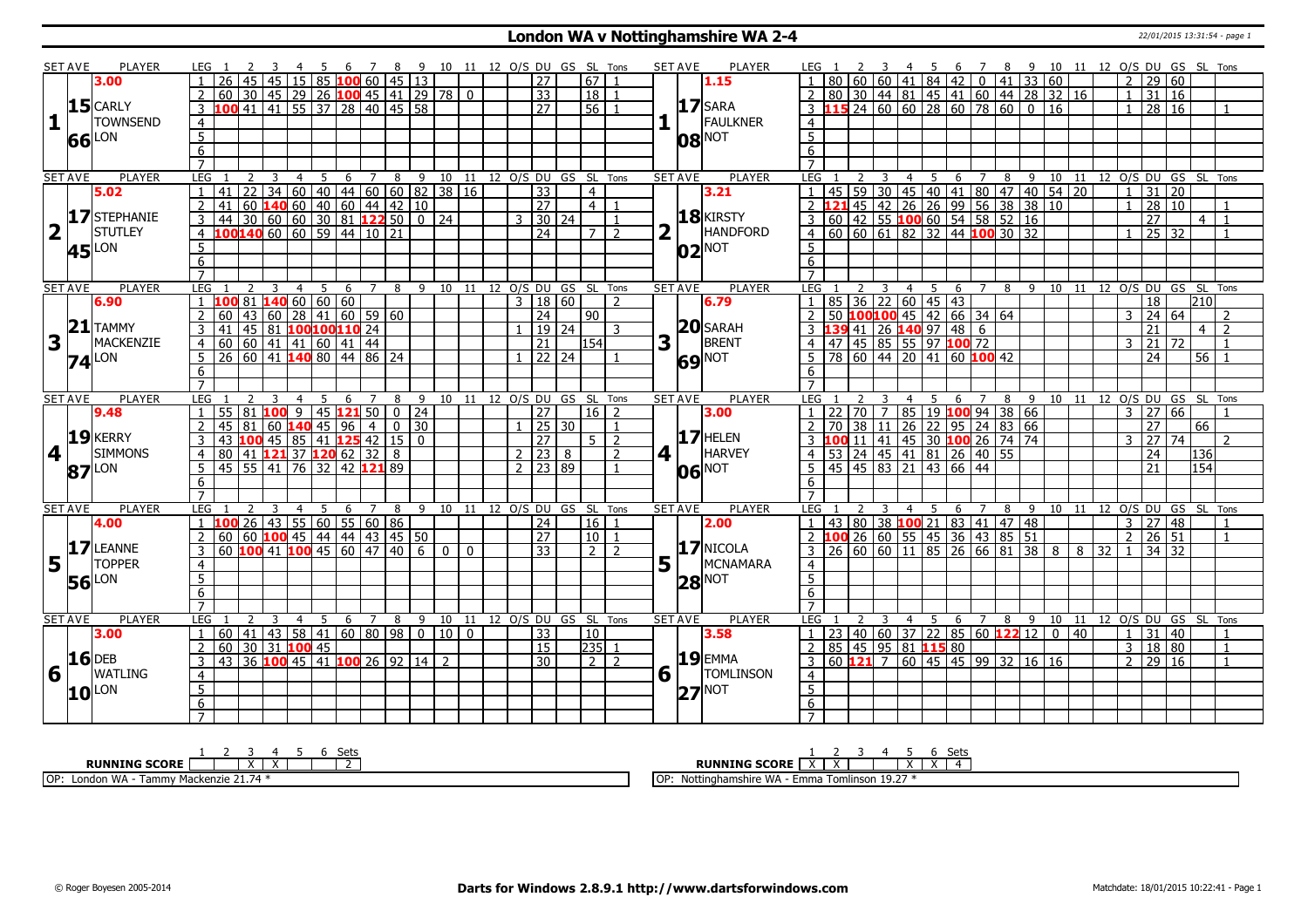## **London WA**

# **Nottinghamshire WA**

| <b>PLAYER</b>            | <b>W/Liwonilost</b> |    | <b>AVE</b> |        | <b>TAVE POINTS DARTS TONS TON+ 180</b> |      |  | <b>TONS</b> | <b>IPLAYER</b>         |    | W/Liwonilost | <b>AVE</b> |                   | TAVE  POINTS   DARTS   TONS   TON+   180 |       |    |  | TONS     |
|--------------------------|---------------------|----|------------|--------|----------------------------------------|------|--|-------------|------------------------|----|--------------|------------|-------------------|------------------------------------------|-------|----|--|----------|
| <b>Carly Townsend</b>    |                     |    | 15.661     | ا 3.00 | 1362                                   | 87   |  | $3+0$       | <b>Sara Faulkner</b>   |    |              | 17.08      | $1.15^{\circ}$    | 1503                                     | 88 I  |    |  |          |
| <b>Stephanie Stutley</b> |                     |    | 1/0.451    | 5.02   | 1989                                   | 114  |  | $4 + C$     | <b>Kirsty Handford</b> |    |              | 18.02      | 3.21              | 2000                                     | 111   |    |  | 3+0      |
| <b>Tammy Mackenzie</b>   |                     |    | 74         | 6.90   | 2261                                   | 104  |  | $6 + 0$     | <b>Sarah Brent</b>     |    |              | 20.69      | 6.79              | 2235                                     | 108   |    |  | $6 + 0$  |
| <b>Kerry Simmons</b>     |                     |    | 19.87      | 9.48   | 2484                                   | 125  |  | $8 + 0$     | <b>Helen Harvey</b>    |    |              | 17.06      | 3.00 <sub>1</sub> | 2149                                     | 126 l |    |  | 3+0      |
| Leanne Topper            |                     |    | ا 56. ⁄⊾   | 4.00   | 1475                                   | 84   |  | $4 + 0$     | Nicola McNamara        |    |              | 17.28      | 2.00 <sub>1</sub> | 1503                                     | 87    |    |  | 2+0      |
| Deb Watling              |                     |    | 16.101     | 3.00 l | 1256                                   | 78 I |  | $3 + 0$     | Emma Tomlinson         |    |              | 19.27      | 1.58              | 1503                                     | 78 I  |    |  | 3+0      |
| <b>TOTALS</b>            |                     | 16 | 18.29      |        | 10827                                  | 592  |  | $28 + 0$    | <b>ITOTALS</b>         | 16 |              | 18.22      |                   | 10893                                    | 598   | 17 |  | $18 + 0$ |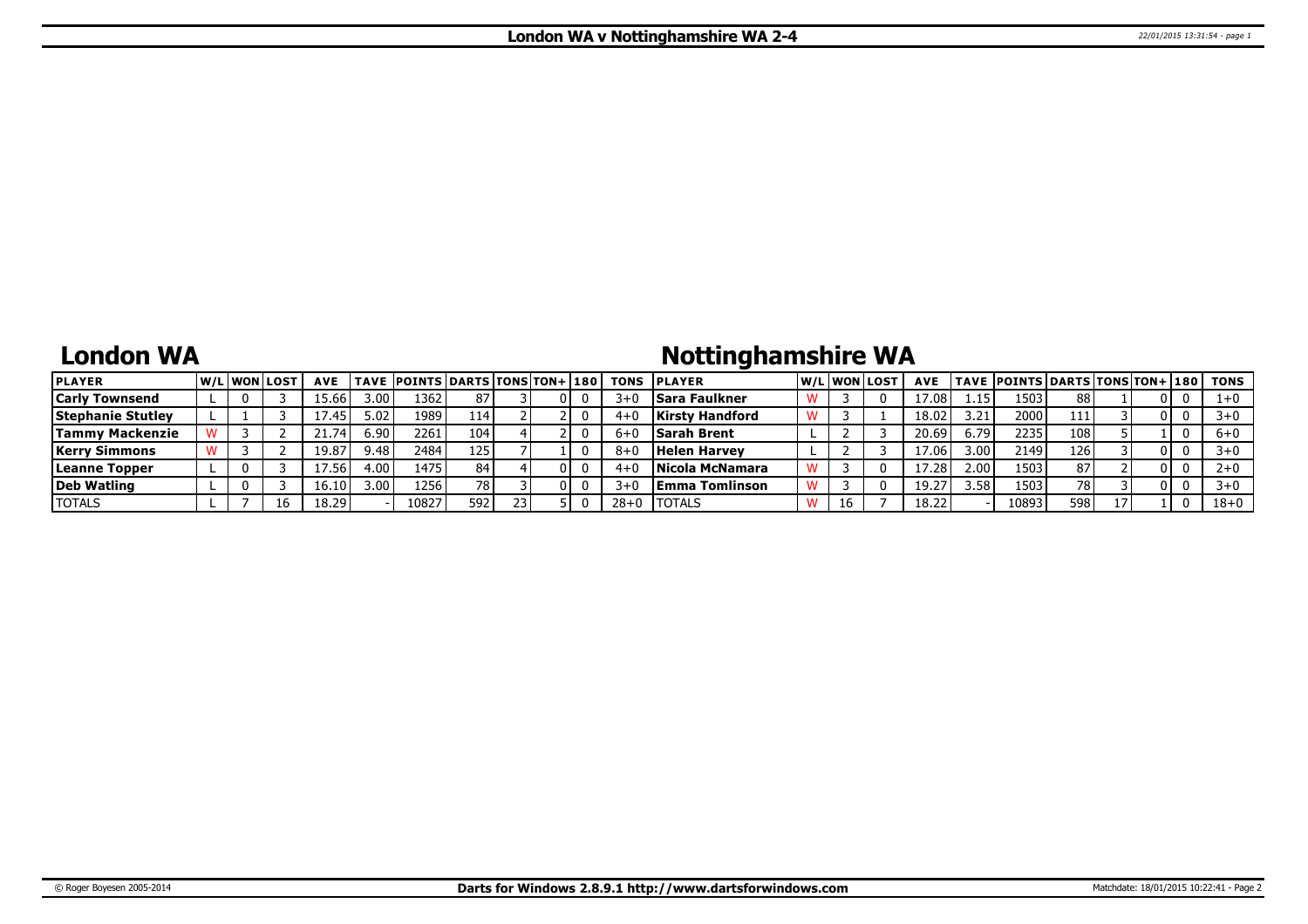#### **London MB v Nottinghamshire MB 7-5** 22/01/2015 13:31:19 - page 1

|                         | <b>SET AVE</b> | PLAYER                                  |                                   | LEG 1                                                                                                                        |               |                         |                |      |           |             |                 |                |   |  |                         |                          | 2 3 4 5 6 7 8 9 10 11 12 O/S DU GS SL Tons |                                    |   | SET AVE<br>PLAYER               | LEG 1               |                                             |   |                |                   |                      |                                                    | 2 3 4 5 6 7 8 9 10 11 12 O/S DU GS SL Tons |  |                |                       |                      |                                |                         |
|-------------------------|----------------|-----------------------------------------|-----------------------------------|------------------------------------------------------------------------------------------------------------------------------|---------------|-------------------------|----------------|------|-----------|-------------|-----------------|----------------|---|--|-------------------------|--------------------------|--------------------------------------------|------------------------------------|---|---------------------------------|---------------------|---------------------------------------------|---|----------------|-------------------|----------------------|----------------------------------------------------|--------------------------------------------|--|----------------|-----------------------|----------------------|--------------------------------|-------------------------|
|                         |                | 8.69                                    |                                   | $60 60 $ <b>100</b> 60 83 41 97                                                                                              |               |                         |                |      |           |             |                 |                |   |  |                         | 3 21 97                  |                                            |                                    |   | 4.40                            |                     |                                             |   |                | 55 64 45 81 85 31 |                      |                                                    |                                            |  |                | 21                    |                      | 40                             |                         |
|                         |                |                                         |                                   | 2 100100140 13 70 78                                                                                                         |               |                         |                |      |           |             |                 |                |   |  |                         | 3   18   78              |                                            | 3                                  |   |                                 | 2 81 100140 60 41   |                                             |   |                |                   |                      |                                                    |                                            |  |                | $\overline{15}$       |                      | $\overline{79}$                | $\overline{2}$          |
|                         |                | 27 GRAHAM                               |                                   | 3 100100100129 60 12                                                                                                         |               |                         |                |      |           |             |                 |                |   |  |                         | 1   16   12              |                                            | $\overline{4}$                     |   | $23$ ROBERT                     |                     | $\overline{3}$ 100 60 60 60 41 81           |   |                |                   |                      |                                                    |                                            |  |                | 18                    |                      | 99                             |                         |
| 1                       |                | RACKSTRAW                               |                                   |                                                                                                                              |               |                         |                |      |           |             |                 |                |   |  |                         |                          |                                            |                                    |   | RILEY                           |                     |                                             |   |                |                   |                      |                                                    |                                            |  |                |                       |                      |                                |                         |
|                         |                |                                         | $\overline{4}$                    |                                                                                                                              |               |                         |                |      |           |             |                 |                |   |  |                         |                          |                                            |                                    |   |                                 | $\overline{4}$      |                                             |   |                |                   |                      |                                                    |                                            |  |                |                       |                      |                                |                         |
|                         | 33             | LON                                     | $\overline{5}$                    |                                                                                                                              |               |                         |                |      |           |             |                 |                |   |  |                         |                          |                                            |                                    |   | <b>80 NOT</b>                   | 5                   |                                             |   |                |                   |                      |                                                    |                                            |  |                |                       |                      |                                |                         |
|                         |                |                                         | 6                                 |                                                                                                                              |               |                         |                |      |           |             |                 |                |   |  |                         |                          |                                            |                                    |   |                                 | 6                   |                                             |   |                |                   |                      |                                                    |                                            |  |                |                       |                      |                                |                         |
|                         |                |                                         | $\overline{7}$                    |                                                                                                                              |               |                         |                |      |           |             |                 |                |   |  |                         |                          |                                            |                                    |   |                                 | $\overline{7}$      |                                             |   |                |                   |                      |                                                    |                                            |  |                |                       |                      |                                |                         |
|                         | <b>SET AVE</b> | <b>PLAYER</b>                           | <b>LEG</b>                        |                                                                                                                              | 2             | $\overline{\mathbf{3}}$ | $\overline{4}$ | $-5$ |           |             |                 |                |   |  |                         |                          |                                            | 6 7 8 9 10 11 12 O/S DU GS SL Tons |   | <b>PLAYER</b><br><b>SET AVE</b> | LEG <sub>1</sub>    |                                             |   |                |                   |                      | 2 3 4 5 6 7 8 9 10 11 12 O/S DU GS SL Tons         |                                            |  |                |                       |                      |                                |                         |
|                         |                | 2.32                                    | $\overline{1}$                    | 60   61   45   45   27   99   41<br>  60   45   132 58   45   60   54                                                        |               |                         |                |      |           |             |                 |                |   |  |                         | $\overline{21}$          | $\overline{123}$                           |                                    |   | 4.40                            |                     |                                             |   |                |                   |                      | 45 60 45 100 95 100 56<br>81 24 100 83 60 81 42 30 |                                            |  |                | $3 \mid 21 \mid 56$   |                      |                                | $\overline{2}$          |
|                         |                |                                         | $\overline{2}$                    |                                                                                                                              |               |                         |                |      |           |             |                 |                |   |  |                         | $\overline{21}$          | 47                                         |                                    |   |                                 | 2                   |                                             |   |                |                   |                      |                                                    |                                            |  |                | $3 \ 24 \ 30$         |                      |                                | $\overline{1}$          |
|                         |                | 18 BRADLEY                              |                                   | 41 50 85 100 26 29 41 47                                                                                                     |               |                         |                |      |           |             |                 |                |   |  |                         | 24                       | $\sqrt{82}$                                |                                    |   | $22$ RICKY                      |                     |                                             |   |                |                   |                      | $-40$ 60 60 45 60 38 58 40                         |                                            |  |                | $2 \mid 23 \mid 40$   |                      |                                | $\overline{1}$          |
| $\overline{\mathbf{2}}$ | l II           | <b>TURRELL</b>                          | $\frac{4}{ }$                     |                                                                                                                              |               |                         |                |      |           |             |                 |                |   |  |                         |                          |                                            |                                    |   | GRAY                            | $\overline{4}$      |                                             |   |                |                   |                      |                                                    |                                            |  |                |                       |                      |                                |                         |
|                         |                | $95$ <sup>LON</sup>                     | $\overline{5}$                    |                                                                                                                              |               |                         |                |      |           |             |                 |                |   |  |                         |                          |                                            |                                    |   | 10 <sup> NOT</sup>              | $5\overline{5}$     |                                             |   |                |                   |                      |                                                    |                                            |  |                |                       |                      |                                |                         |
|                         |                |                                         | 6                                 |                                                                                                                              |               |                         |                |      |           |             |                 |                |   |  |                         |                          |                                            |                                    |   |                                 | 6                   |                                             |   |                |                   |                      |                                                    |                                            |  |                |                       |                      |                                |                         |
|                         |                |                                         | $\overline{7}$                    |                                                                                                                              |               |                         |                |      |           |             |                 |                |   |  |                         |                          |                                            |                                    |   |                                 | $\overline{7}$      |                                             |   |                |                   |                      |                                                    |                                            |  |                |                       |                      |                                |                         |
|                         | <b>SET AVE</b> | <b>PLAYER</b>                           | <b>LEG</b>                        |                                                                                                                              |               |                         | $\overline{4}$ | 5    |           | -6          | $\overline{7}$  | 8              | 9 |  |                         |                          | 10 11 12 O/S DU GS SL Tons                 |                                    |   | <b>SET AVE</b><br><b>PLAYER</b> | LEG                 |                                             |   | $\overline{4}$ | 5<br>6            | $\overline{7}$       |                                                    | 8 9 10 11 12 0/S DU GS SL Tons             |  |                |                       |                      |                                |                         |
|                         |                | 5.70                                    | $\overline{1}$                    | 41                                                                                                                           |               | 40 81                   |                |      | 55 100 80 |             |                 |                |   |  |                         | 18                       | l104l 1                                    |                                    |   | 6.20                            | $\overline{1}$      | 45 85 26 85 66 118 76                       |   |                |                   |                      |                                                    |                                            |  |                | $3 \mid 21 \mid$      | 76                   |                                |                         |
|                         |                |                                         | <sup>2</sup>                      |                                                                                                                              |               |                         |                |      |           |             |                 |                |   |  |                         | $2$   23   58            |                                            |                                    |   |                                 | $\overline{2}$      | 45 60 55 45 125 60 86                       |   |                |                   |                      |                                                    |                                            |  |                | 21                    |                      | 25                             |                         |
|                         | 22             | <b>NICK</b>                             | $\overline{3}$                    | 15 41 85 60 60 58 54 58<br>26 80 65 60 60 <b>100</b> 56 54<br><b>100</b> 60 70 43 46 <b>130</b><br><b>140</b> 41 85 81 60 38 |               |                         |                |      |           |             |                 |                |   |  |                         | $3 \mid 24 \mid 54 \mid$ |                                            | $\mathbf{1}$                       |   | $23$ MARK                       | $\mathcal{R}$       |                                             |   |                |                   |                      |                                                    |                                            |  |                | $\overline{24}$       |                      | $100$ 1                        |                         |
| 3                       |                | <b>COCKS</b>                            |                                   |                                                                                                                              |               |                         |                |      |           |             |                 |                |   |  |                         | $\overline{18}$          |                                            |                                    | 3 | <b>COWLEY</b>                   |                     |                                             |   |                |                   |                      | 30 42 15 40 45 43 100 86<br>95 49 60 85 140 72     |                                            |  | $\mathcal{D}$  |                       | $17 \overline{2}$    |                                | $\overline{\mathbf{1}}$ |
|                         |                |                                         | $\overline{4}$                    |                                                                                                                              |               |                         |                |      |           |             |                 |                |   |  |                         |                          | $52$ $2$                                   |                                    |   |                                 | 4                   |                                             |   |                |                   |                      |                                                    |                                            |  |                |                       |                      |                                |                         |
|                         |                | <b>70</b> LON                           | $5^{\circ}$                       |                                                                                                                              |               |                         |                |      |           |             |                 |                |   |  |                         | $\overline{18}$          | 56                                         |                                    |   | $11$ <sup>NOT</sup>             |                     | $80 \mid 41 \mid 60 \mid 81 \mid 60$ 137 42 |   |                |                   |                      |                                                    |                                            |  |                | $2 \mid 20 \mid 42$   |                      |                                | $\overline{1}$          |
|                         |                |                                         | -6                                |                                                                                                                              |               |                         |                |      |           |             |                 |                |   |  |                         |                          |                                            |                                    |   |                                 | 6                   |                                             |   |                |                   |                      |                                                    |                                            |  |                |                       |                      |                                |                         |
|                         |                |                                         |                                   |                                                                                                                              |               |                         |                |      |           |             |                 |                |   |  |                         |                          |                                            |                                    |   |                                 |                     |                                             |   |                |                   |                      |                                                    |                                            |  |                |                       |                      |                                |                         |
|                         |                |                                         |                                   |                                                                                                                              |               |                         | $\overline{4}$ | -5   |           | 6           |                 | 8              |   |  | 9 10 11 12 O/S DU GS SL |                          |                                            | Tons                               |   | <b>SET AVE</b><br><b>PLAYER</b> | LEG                 |                                             |   | $\overline{4}$ | 5<br>6            |                      |                                                    | 8 9 10 11                                  |  |                |                       | 12 O/S DU GS SL Tons |                                |                         |
|                         | <b>SET AVE</b> | <b>PLAYER</b>                           | LEG                               |                                                                                                                              |               |                         |                |      |           |             |                 |                |   |  |                         |                          |                                            |                                    |   |                                 |                     |                                             |   |                |                   |                      |                                                    |                                            |  |                |                       |                      |                                |                         |
|                         |                | 11.75                                   |                                   | 100 41                                                                                                                       |               | 100100 22 114 12        |                |      |           |             |                 | $\mathbf{0}$   |   |  |                         | $\overline{24}$          | 12 <sub>1</sub>                            | $\overline{4}$                     |   | 3.40                            |                     |                                             |   |                |                   |                      | 43 48 80 98 60 100 18 54                           |                                            |  | $\mathcal{L}$  |                       | 23 54                |                                |                         |
|                         |                |                                         | 2                                 | 80                                                                                                                           |               | 45 60 34 56 85 125      |                |      |           |             |                 |                |   |  |                         | 21                       | 16 <sup>1</sup>                            | $\overline{1}$                     |   |                                 | 2                   |                                             |   |                |                   |                      | 85 28 93 81 40 98 56 20                            |                                            |  |                |                       | 22   20              |                                |                         |
|                         |                | $25$ WAYNE                              | $\overline{3}$                    | 180 60 83 92 86                                                                                                              |               |                         |                |      |           |             |                 |                |   |  |                         | $2 \mid 14 \mid 86$      |                                            | $1 + 1$                            |   | $ 23 $ JOHN                     | 3                   |                                             |   |                |                   |                      |                                                    |                                            |  |                | 12                    |                      | 239                            |                         |
| 4 <sup>1</sup>          |                | <b>BROWN</b>                            | $\overline{4}$                    | 60 85 100 100 116 40                                                                                                         |               |                         |                |      |           |             |                 |                |   |  |                         | $2 \mid 17 \mid 40$      |                                            | $\mathbf{3}$                       |   | <b>ESAM</b><br>4 1              | $\overline{4}$      |                                             |   |                |                   |                      |                                                    |                                            |  |                | $\overline{18}$       |                      | $\overline{70}$ $\overline{2}$ |                         |
|                         |                | LON                                     | 5                                 | $60$ 140 66 26 85 48 68                                                                                                      |               |                         |                |      |           |             |                 |                |   |  |                         | 21                       | 8 <sup>1</sup>                             | $\overline{1}$                     |   |                                 | 5                   | 45 80 98 94 78 74 32                        |   |                |                   |                      |                                                    |                                            |  | $\overline{2}$ |                       | 20   32              |                                |                         |
|                         | 45             |                                         | 6                                 |                                                                                                                              |               |                         |                |      |           |             |                 |                |   |  |                         |                          |                                            |                                    |   | $ 12 $ <sup>NOT</sup>           | 6                   |                                             |   |                |                   |                      |                                                    |                                            |  |                |                       |                      |                                |                         |
|                         |                |                                         | $\overline{7}$                    |                                                                                                                              |               |                         |                |      |           |             |                 |                |   |  |                         |                          |                                            |                                    |   |                                 | $\overline{7}$      |                                             |   |                |                   |                      |                                                    |                                            |  |                |                       |                      |                                |                         |
|                         | <b>SET AVE</b> | PLAYER                                  | <b>LEG</b>                        |                                                                                                                              |               | 3                       | $\overline{4}$ | - 5  |           | 6           | $\overline{7}$  | 8              |   |  |                         |                          | 9 10 11 12 O/S DU GS SL Tons               |                                    |   | PLAYER<br><b>SET AVE</b>        | LEG                 |                                             | 3 | $\overline{4}$ | $5^{\circ}$       |                      | 6 7 8 9 10 11 12 O/S DU GS SL Tons                 |                                            |  |                |                       |                      |                                |                         |
|                         |                | 7.03                                    |                                   | $1\,123$                                                                                                                     |               |                         |                |      |           |             |                 |                |   |  |                         | $1 \mid 22 \mid 4$       |                                            | $2 + 1$                            |   | 3.40                            | $\overline{1}$      |                                             |   |                |                   |                      |                                                    |                                            |  |                | 24                    |                      | 40                             |                         |
|                         |                |                                         | 2                                 |                                                                                                                              |               | 55 180 91 44 0          |                |      |           |             | $-4$            | $\overline{4}$ |   |  |                         |                          |                                            | $\overline{1}$                     |   |                                 |                     |                                             |   |                |                   |                      | 54 29 60 99 60 55 43 61                            |                                            |  |                |                       |                      |                                | $\mathcal{P}$           |
|                         |                |                                         |                                   | 43   81   100   43   64   57   41   32   20   20                                                                             |               |                         |                |      |           |             |                 |                |   |  |                         | $1 \ 28 \ 20$            |                                            |                                    |   |                                 | 2                   |                                             |   |                |                   |                      | $85$ 55 47 60 100 100 34 0 0                       |                                            |  |                | $\overline{27}$<br>18 |                      | $\overline{20}$                |                         |
|                         |                |                                         | $\overline{3}$                    | 60 26 120 42 180 73                                                                                                          |               |                         |                |      |           |             |                 |                |   |  |                         | $3 \mid 18 \mid 73$      |                                            | $2 + 1$                            |   | 20 STUART                       |                     | 3   81   45   140   53   60   72            |   |                |                   |                      |                                                    |                                            |  |                |                       |                      | 50                             |                         |
|                         |                | <b>5</b> <sup>22</sup> TOMMY<br>SANWELL | $\overline{4}$                    |                                                                                                                              |               |                         |                |      |           |             |                 |                |   |  |                         |                          |                                            |                                    | 5 | HAY                             | $\overline{4}$      |                                             |   |                |                   |                      |                                                    |                                            |  |                |                       |                      |                                |                         |
|                         |                | $10^{\text{LON}}$                       | 5                                 |                                                                                                                              |               |                         |                |      |           |             |                 |                |   |  |                         |                          |                                            |                                    |   | $19$ <sup>NOT</sup>             | $5^{\circ}$         |                                             |   |                |                   |                      |                                                    |                                            |  |                |                       |                      |                                |                         |
|                         |                |                                         | 6                                 |                                                                                                                              |               |                         |                |      |           |             |                 |                |   |  |                         |                          |                                            |                                    |   |                                 | 6                   |                                             |   |                |                   |                      |                                                    |                                            |  |                |                       |                      |                                |                         |
|                         |                |                                         | $\overline{7}$                    |                                                                                                                              |               |                         |                |      |           |             |                 |                |   |  |                         |                          |                                            |                                    |   |                                 | $\overline{7}$      |                                             |   |                |                   |                      |                                                    |                                            |  |                |                       |                      |                                |                         |
|                         | <b>SET AVE</b> | PLAYER                                  | <b>LEG</b>                        |                                                                                                                              | $\mathcal{L}$ | 3                       | $\overline{4}$ | -5   |           | -6          | 7               |                |   |  |                         |                          | 8 9 10 11 12 0/S DU GS SL Tons             |                                    |   | PLAYER<br><b>SET AVE</b>        | LEG                 |                                             | 3 | 4              | - 5               | -6<br>$\overline{7}$ | 8                                                  | 9 10 11 12 O/S DU GS SL Tons               |  |                |                       |                      |                                |                         |
|                         |                | 5.26                                    | $\overline{1}$                    | 55 60 100 140 58                                                                                                             |               |                         |                |      |           | $\boxed{0}$ | $\overline{88}$ |                |   |  |                         | 3   21   88              |                                            | $\overline{z}$                     |   | 2.37                            | $\overline{1}$      | 59 57 45 100 44 48                          |   |                |                   |                      |                                                    |                                            |  |                | 18                    |                      | 148                            |                         |
|                         |                |                                         | 2                                 | 81                                                                                                                           |               |                         |                |      |           |             |                 |                |   |  |                         | $2 \mid 20 \mid 90$      |                                            | $\mathbf{1}$                       |   |                                 | 2                   | 85 58 55 57 93 62 39                        |   |                |                   |                      |                                                    |                                            |  |                | 21                    |                      | $\overline{52}$                |                         |
|                         |                | 24 STEVE                                | $\overline{3}$                    | 60 81 41 26 60 87 146                                                                                                        |               |                         |                |      |           |             |                 |                |   |  |                         | $3$   21   146           |                                            | $\mathbf{1}$                       |   | $22$ CRAIG                      |                     | 3 137 59 99 58 44 56                        |   |                |                   |                      |                                                    |                                            |  |                | 18                    |                      | $48$   1                       |                         |
| 6                       |                | DAY                                     | $\overline{4}$                    |                                                                                                                              |               |                         |                |      |           |             |                 |                |   |  |                         |                          |                                            |                                    |   | $6\sqrt{1}$<br>BARRATT          | $\overline{4}$      |                                             |   |                |                   |                      |                                                    |                                            |  |                |                       |                      |                                |                         |
|                         |                |                                         | $\overline{5}$                    |                                                                                                                              |               |                         |                |      |           |             |                 |                |   |  |                         |                          |                                            |                                    |   |                                 | $\overline{5}$      |                                             |   |                |                   |                      |                                                    |                                            |  |                |                       |                      |                                |                         |
|                         |                | $24$ <sup>LON</sup>                     | $6\overline{6}$<br>$\overline{7}$ |                                                                                                                              |               |                         |                |      |           |             |                 |                |   |  |                         |                          |                                            |                                    |   | $02^{ NOT }$                    | 6<br>$\overline{7}$ |                                             |   |                |                   |                      |                                                    |                                            |  |                |                       |                      |                                |                         |

**RUNNING SCORE**  $\begin{array}{|c|c|c|c|c|}\n\hline\n\textbf{1} & \textbf{2} & \textbf{3} & \textbf{4} & \textbf{5} & \textbf{6} & \textbf{Sets} \\
\hline\n\textbf{5} & \textbf{5} & \textbf{8} & \textbf{7} & \textbf{8} & \textbf{1} & \textbf{1} & \textbf{1} & \textbf{1} & \textbf{1} & \textbf{1} \\
\hline\n\textbf{6} & \textbf{7} & \textbf{8} & \textbf{1} & \textbf{1} & \textbf{1} & \textbf{1} &$ 

**RUNNING SCORE**  $\begin{array}{|c|c|c|c|c|}\n\hline\n & 2 & 3 & 4 & 5 & 6 & \text{Sets} \\
\hline\n\end{array}$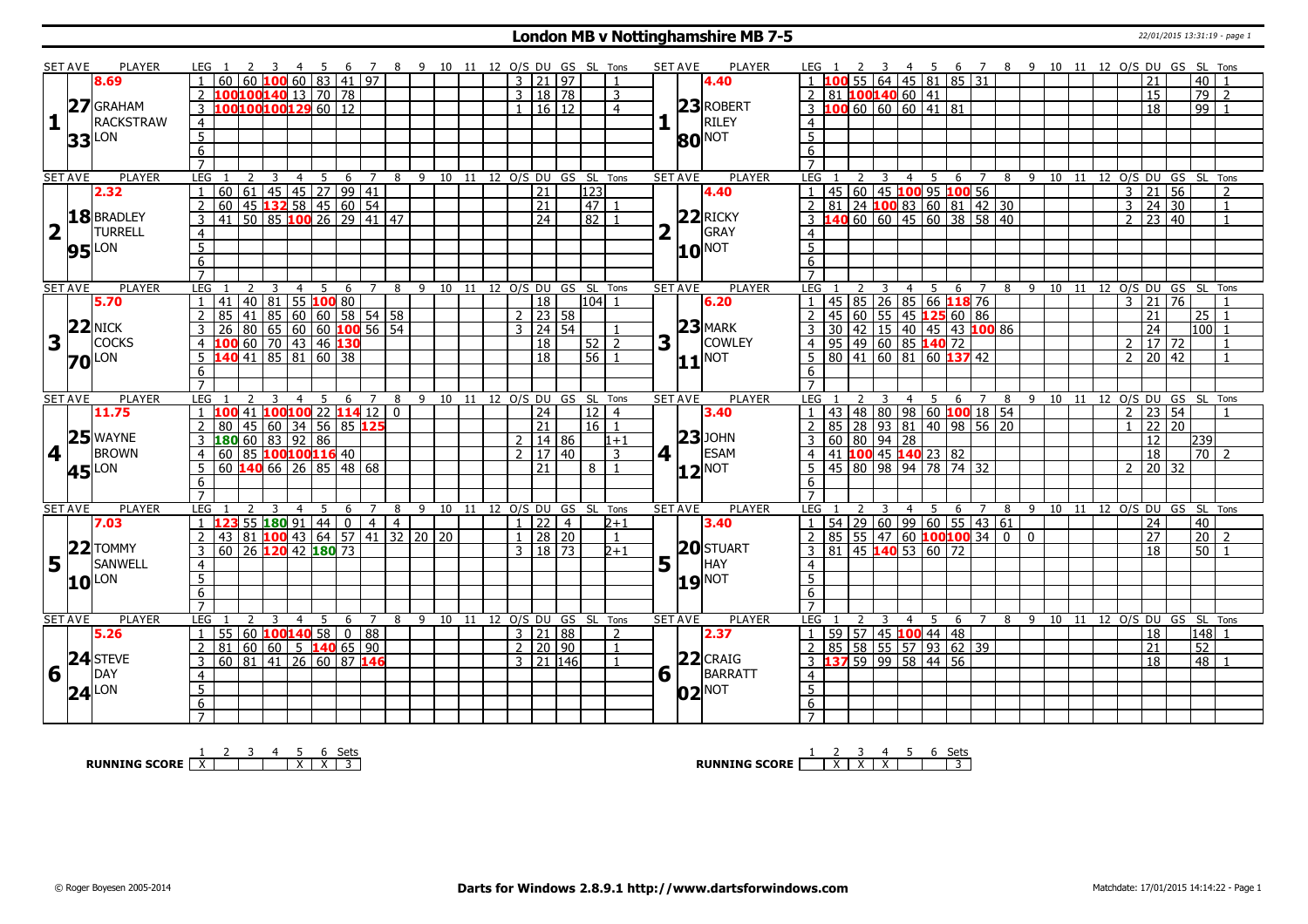#### **London MB v Nottinghamshire MB 7-5** 22/01/2015 13:31:19 - page 2

|                         | <b>SET AVE</b> | <b>PLAYER</b>                | LEG 1               |                                           |                 | -3                                                | -4             | - 5  |                |   | 67             | - 8            |                             |                           |  |              |                      |                | 9 10 11 12 O/S DU GS SL Tons |                |   | SET AVE        | <b>PLAYER</b>            | LEG 1                            |                                                 | 2 3            |                | 45  |                                   |                                                               |   |     | 6 7 8 9 10 11 12 O/S DU GS SL Tons                  |  |                |                 |                 |                  |                            |                |
|-------------------------|----------------|------------------------------|---------------------|-------------------------------------------|-----------------|---------------------------------------------------|----------------|------|----------------|---|----------------|----------------|-----------------------------|---------------------------|--|--------------|----------------------|----------------|------------------------------|----------------|---|----------------|--------------------------|----------------------------------|-------------------------------------------------|----------------|----------------|-----|-----------------------------------|---------------------------------------------------------------|---|-----|-----------------------------------------------------|--|----------------|-----------------|-----------------|------------------|----------------------------|----------------|
|                         |                | 8.28                         |                     | 83                                        | 24              |                                                   | 42             | l 97 |                |   |                |                |                             |                           |  |              | 15                   |                | 233                          |                |   |                | 12.17                    |                                  |                                                 |                |                |     | 100100100 81 55 65                |                                                               |   |     |                                                     |  | 3              |                 | 18 65           |                  |                            |                |
|                         |                |                              |                     |                                           | 96 62           |                                                   |                |      | $100$ 81 30 32 |   |                |                |                             |                           |  |              |                      | 19 32          |                              | 2              |   |                |                          |                                  |                                                 |                |                |     | L40 22 135 66 98 30               |                                                               |   |     |                                                     |  |                | 18              |                 |                  | $10$   2                   |                |
|                         |                | $23$ LIAM                    | $\overline{3}$      |                                           | $\overline{58}$ | 41 100 60 102                                     |                |      |                |   |                |                |                             |                           |  |              | $\overline{18}$      |                | $40$   3                     |                |   |                | $24$ MARK                |                                  |                                                 |                |                |     |                                   | $3   55   23$ 100100139 29 55                                 |   |     |                                                     |  | $\mathcal{P}$  |                 | 20 55           |                  |                            | 3              |
| $\overline{\mathbf{z}}$ |                | <b>CURRAN</b>                | $\overline{4}$      | 84                                        |                 | 85 58 29 100105 40                                |                |      |                |   |                |                |                             |                           |  |              | $2 \mid 20 \mid 40$  |                |                              | $\overline{2}$ | 7 |                | WILSON                   |                                  |                                                 |                |                |     | 4 60 41 41 99 43 95               |                                                               |   |     |                                                     |  |                | $\overline{18}$ |                 | $\overline{122}$ |                            |                |
|                         |                | <b>LON</b>                   | 5                   |                                           |                 | 60   80   40   83   10   55                       |                |      |                |   |                |                |                             |                           |  |              | 21                   |                | 52                           | $\overline{1}$ |   |                |                          |                                  |                                                 |                |                |     |                                   | $\frac{1}{5}$   41   40 <b>123</b> 43 <b>180</b> 34   20   20 |   |     |                                                     |  | $\overline{2}$ | $\overline{23}$ | $\overline{20}$ |                  |                            | D+1            |
|                         | 44             |                              | $6\overline{6}$     |                                           |                 |                                                   |                |      |                |   |                |                |                             |                           |  |              |                      |                |                              |                |   |                | <b>46 NOT</b>            | 6                                |                                                 |                |                |     |                                   |                                                               |   |     |                                                     |  |                |                 |                 |                  |                            |                |
|                         |                |                              | $\overline{7}$      |                                           |                 |                                                   |                |      |                |   |                |                |                             |                           |  |              |                      |                |                              |                |   |                |                          | $\overline{7}$                   |                                                 |                |                |     |                                   |                                                               |   |     |                                                     |  |                |                 |                 |                  |                            |                |
|                         | <b>SET AVE</b> | <b>PLAYER</b>                | <b>LEG</b>          | $\overline{1}$                            | 2               | $\overline{3}$                                    | $\overline{4}$ | 5    |                |   | 6 7            | 8              |                             |                           |  |              |                      |                | 9 10 11 12 O/S DU GS SL Tons |                |   | <b>SET AVE</b> | <b>PLAYER</b>            | LEG                              |                                                 | 2 <sup>3</sup> |                | 4 5 |                                   | 6 7                                                           |   |     | 8 9 10 11 12 O/S DU GS SL Tons                      |  |                |                 |                 |                  |                            |                |
|                         |                | 7.49                         | $\mathbf{1}$        | 60                                        | 41              | 45 140 97 78 20 20                                |                |      |                |   |                |                |                             |                           |  |              | 22 20                |                |                              |                |   |                | 7.75                     |                                  |                                                 |                |                |     |                                   | 1  41  85  60  55  60  78  48                                 |   |     |                                                     |  |                | $\overline{21}$ |                 | 74               |                            |                |
|                         |                |                              | $\overline{2}$      | 95                                        | $\overline{83}$ | $100$ 95 0 52                                     |                |      |                |   |                |                |                             |                           |  |              | $\overline{18}$      |                | 76 1                         |                |   |                |                          |                                  |                                                 |                |                |     |                                   | $2 \mid 76 \mid 60 \mid 85 \mid 60$ 140 0 80                  |   |     |                                                     |  | 2              |                 | 20 80           |                  |                            |                |
|                         |                | $22$ GENE                    | 3                   | 45                                        | 60              | $\vert$ 25 60 43 41 96 91 40                      |                |      |                |   |                |                |                             |                           |  |              | 3   27   40          |                |                              |                |   |                | $22$ MARK                | 3                                |                                                 |                |                |     |                                   | $ 81 $ 60   85   60   45 <b>100</b> 54   0                    |   |     |                                                     |  |                | 24              |                 |                  | $16$   1                   |                |
| 8                       |                | HILL                         | $\overline{4}$      | $60 \mid 60$ 134 97 135 0                 |                 |                                                   |                |      |                |   |                |                |                             |                           |  |              | 18                   |                | $15$   2                     |                | 8 |                | PEARSON                  |                                  |                                                 |                |                |     |                                   | $4 60 $ 135 30 60 100 100 16                                  |   |     |                                                     |  | 3              | 21              | l 16            |                  |                            | 3              |
|                         |                |                              |                     | $83 81 77$ 100 140 16 4                   |                 |                                                   |                |      |                |   |                |                |                             |                           |  |              | 3 21                 |                |                              | $\overline{z}$ |   |                |                          |                                  |                                                 |                |                |     | 5   60   60   100   100   45   36 |                                                               |   |     |                                                     |  |                | 18              |                 |                  | l100 2                     |                |
|                         |                | <b>77</b> LON                | 5                   |                                           |                 |                                                   |                |      |                |   |                |                |                             |                           |  |              |                      | $\overline{4}$ |                              |                |   |                | $26$ <sup>NOT</sup>      |                                  |                                                 |                |                |     |                                   |                                                               |   |     |                                                     |  |                |                 |                 |                  |                            |                |
|                         |                |                              | 6<br>$\overline{7}$ |                                           |                 |                                                   |                |      |                |   |                |                |                             |                           |  |              |                      |                |                              |                |   |                |                          | 6<br>$\overline{7}$              |                                                 |                |                |     |                                   |                                                               |   |     |                                                     |  |                |                 |                 |                  |                            |                |
|                         |                | <b>PLAYER</b>                | LEG                 |                                           |                 | 3                                                 |                |      |                |   |                |                | $6 \quad 7 \quad 8 \quad 9$ |                           |  |              |                      |                | 10 11 12 O/S DU GS SL Tons   |                |   | <b>SET AVE</b> | <b>PLAYER</b>            | LEG                              |                                                 |                | $4^{\circ}$    | 5   |                                   |                                                               |   |     | $8 \quad 9 \quad 10$                                |  |                |                 |                 |                  | 11 12 0/S DU GS SL Tons    |                |
|                         | <b>SET AVE</b> | 3.40                         | $\overline{1}$      | 41                                        |                 |                                                   | $\overline{4}$ | 5    |                |   |                |                |                             | 80 96 20 60 40 23 81 50 6 |  |              | $\overline{30}$      |                | $\overline{4}$               |                |   |                | 3.00                     |                                  |                                                 |                |                |     |                                   | 6 7                                                           |   |     | $1 \ 81 \ 83 \ 41 \ 45 \ 60$ <b>100</b> 75 0 14 0 2 |  | $\overline{1}$ | $\overline{31}$ | $\overline{2}$  |                  |                            |                |
|                         |                |                              | 2                   | 59                                        | $45 \mid 27$    |                                                   |                |      | 45 140 100 45  |   |                |                |                             |                           |  |              | $\overline{21}$      |                | $\boxed{40}$ 2               |                |   |                |                          |                                  |                                                 |                |                |     |                                   | 2 81 100 45 95 60 45 75                                       |   |     |                                                     |  | $\overline{3}$ | $\overline{21}$ | 75              |                  |                            | $\mathbf{1}$   |
|                         | $19$ LEE       |                              | 3                   | $36 \mid 56$ 100 2 39 81 83 80            |                 |                                                   |                |      |                |   |                |                |                             |                           |  |              | $\overline{24}$      |                | $\sqrt{24}$ 1                |                |   |                | 19 RICHARD               |                                  |                                                 |                |                |     |                                   | $3   60   60   60   25   100   60   60   52   24$             |   |     |                                                     |  |                |                 | $1 \ 25 \ 24$   |                  |                            | $\mathbf{1}$   |
| $\overline{9}$          |                | <b>CLIFFORD</b>              |                     |                                           |                 |                                                   |                |      |                |   |                |                |                             |                           |  |              |                      |                |                              |                |   | 9 1            | <b>BURROWS</b>           |                                  |                                                 |                |                |     |                                   |                                                               |   |     |                                                     |  |                |                 |                 |                  |                            |                |
|                         |                |                              | 4<br>$\overline{5}$ |                                           |                 |                                                   |                |      |                |   |                |                |                             |                           |  |              |                      |                |                              |                |   |                |                          | $\overline{4}$<br>$\overline{5}$ |                                                 |                |                |     |                                   |                                                               |   |     |                                                     |  |                |                 |                 |                  |                            |                |
|                         | 13             | LON                          |                     |                                           |                 |                                                   |                |      |                |   |                |                |                             |                           |  |              |                      |                |                              |                |   |                | <b>52</b> <sup>NOT</sup> | 6                                |                                                 |                |                |     |                                   |                                                               |   |     |                                                     |  |                |                 |                 |                  |                            |                |
|                         |                |                              | 6<br>$\overline{7}$ |                                           |                 |                                                   |                |      |                |   |                |                |                             |                           |  |              |                      |                |                              |                |   |                |                          |                                  |                                                 |                |                |     |                                   |                                                               |   |     |                                                     |  |                |                 |                 |                  |                            |                |
|                         | <b>SET AVE</b> | <b>PLAYER</b>                | <b>LEG</b>          |                                           |                 |                                                   | $\overline{4}$ | 5    |                | 6 | $\overline{7}$ | 8              | 9                           |                           |  |              |                      |                | 10 11 12 O/S DU GS SL Tons   |                |   | <b>SET AVE</b> | <b>PLAYER</b>            | LEG                              |                                                 |                | $\overline{4}$ | 5   |                                   | 6 7                                                           |   | 8 9 |                                                     |  |                |                 |                 |                  | 10 11 12 0/S DU GS SL Tons |                |
|                         |                |                              |                     |                                           |                 |                                                   |                |      |                |   |                |                |                             |                           |  |              |                      |                |                              |                |   |                | 8.40                     |                                  | 60   60   60 <mark>100</mark> 60   60   69   16 |                |                |     |                                   |                                                               |   |     |                                                     |  |                |                 |                 |                  | 16                         |                |
|                         |                |                              |                     |                                           |                 |                                                   |                |      |                |   |                |                |                             |                           |  |              |                      |                |                              |                |   |                |                          |                                  |                                                 |                |                |     |                                   |                                                               |   |     |                                                     |  |                |                 |                 |                  |                            |                |
|                         |                | 15.20                        |                     | 45                                        | 41              | 100 60 47 140 48                                  |                |      |                |   |                |                | $0$ 20                      |                           |  |              | 25 20                |                |                              | 2              |   |                |                          |                                  |                                                 |                |                |     |                                   |                                                               |   |     |                                                     |  |                | $\overline{24}$ |                 |                  |                            |                |
|                         |                |                              | $\overline{2}$      | 30                                        |                 | 100 57 100 85 77 20 32                            |                |      |                |   |                |                |                             |                           |  |              | $2$   23   32        |                |                              | $\overline{2}$ |   |                |                          | 2                                |                                                 |                |                |     |                                   | $60$ 58 62 100100 77 12 8                                     |   |     |                                                     |  |                | $\overline{24}$ |                 |                  | $\overline{24}$ 2          |                |
|                         |                | 22 SPENCER                   | 3                   | nn)                                       |                 |                                                   |                |      |                |   |                |                |                             |                           |  |              | 24                   |                | $12$ 3                       |                |   |                | $20$ <b>KARL</b>         |                                  |                                                 |                |                |     |                                   | 3 140 60 60 41 43 60 57 40                                    |   |     |                                                     |  |                |                 | 22   40         |                  |                            | $\mathbf{1}$   |
| <b>10</b>               |                | <b>ELLIS</b>                 | $\overline{4}$      | 81                                        |                 | 0 100 60 140 50 0 27 12<br>100 26 26 79 139 12 30 |                |      |                |   |                |                |                             |                           |  |              | $\overline{24}$      |                | $8 \mid 2$                   |                |   | .O I           | <b>ASKEW</b>             |                                  |                                                 |                |                |     |                                   | 4 100100 60 60 100 43 0 19 19                                 |   |     |                                                     |  | $\overline{2}$ |                 | 26 19           |                  |                            | 3              |
|                         |                | <b>39</b> LON                | $5\overline{)}$     | 100100100100101                           |                 |                                                   |                |      |                |   |                |                |                             |                           |  |              | $3 \mid 15 \mid 101$ |                |                              | 5              |   |                | <b>60</b> <sup>NOT</sup> |                                  | $5 \mid 41 \mid 60 \mid 100 \mid 60$            |                |                |     |                                   |                                                               |   |     |                                                     |  |                | 12              |                 |                  | l240l 1                    |                |
|                         |                |                              | 6                   |                                           |                 |                                                   |                |      |                |   |                |                |                             |                           |  |              |                      |                |                              |                |   |                |                          | 6                                |                                                 |                |                |     |                                   |                                                               |   |     |                                                     |  |                |                 |                 |                  |                            |                |
|                         |                |                              | $\overline{7}$      |                                           |                 |                                                   |                |      |                |   |                |                |                             |                           |  |              |                      |                |                              |                |   |                |                          | $\overline{7}$                   |                                                 |                |                |     |                                   |                                                               |   |     |                                                     |  |                |                 |                 |                  |                            |                |
|                         | <b>SET AVE</b> | <b>PLAYER</b>                | <b>LEG</b>          |                                           |                 | 3                                                 | $\overline{4}$ | -5   | 6              |   | 7              | 8              | 9                           |                           |  |              |                      |                | 10 11 12 O/S DU GS SL Tons   |                |   | <b>SET AVE</b> | <b>PLAYER</b>            | LEG                              |                                                 |                | $\overline{4}$ | 5   | - 6                               | $\overline{7}$                                                |   |     | 8 9 10 11 12 O/S DU GS SL Tons                      |  |                |                 |                 |                  |                            |                |
|                         |                | 5.23                         | $\overline{1}$      | 26                                        | 87              | $100100$ 45 87                                    |                |      |                |   | 16             |                | $0 \mid 40$                 |                           |  |              | $2 \mid 26 \mid 40$  |                |                              | 2              |   |                | 2.40                     |                                  |                                                 |                |                |     |                                   | 1 30 70 45 41 60 45 81 56 35                                  |   |     |                                                     |  |                | $\overline{27}$ |                 | 38               |                            | $\overline{2}$ |
|                         |                |                              | 2                   | 60   96   85   41   59   100   40         |                 |                                                   |                |      |                |   |                | 0 <sup>1</sup> |                             | $0$ 20                    |  | $\mathbf{1}$ | 28 20                |                |                              | $\overline{1}$ |   |                |                          |                                  |                                                 |                |                |     |                                   | 2   26   45   140 100   41   82   31   0   31                 |   |     |                                                     |  |                | $\overline{27}$ |                 |                  | 5 <sup>7</sup>             |                |
|                         |                |                              | 3                   |                                           | $\overline{80}$ | 123 45 97 46                                      |                |      |                |   | 10             |                |                             |                           |  |              |                      | 19 10          |                              | 2              |   |                | $16$ HEATH               |                                  |                                                 |                |                |     |                                   | 3 75 22 40 11 26 45 22                                        |   |     |                                                     |  |                | 21              |                 |                  | 260                        |                |
|                         |                |                              | 4                   |                                           |                 |                                                   |                |      |                |   |                |                |                             |                           |  |              |                      |                |                              |                |   | 111            | WILSON                   | 4                                |                                                 |                |                |     |                                   |                                                               |   |     |                                                     |  |                |                 |                 |                  |                            |                |
|                         |                | $120$ SCOTT<br><b>59</b> LON | $\overline{5}$      |                                           |                 |                                                   |                |      |                |   |                |                |                             |                           |  |              |                      |                |                              |                |   |                | <b>00</b> <sup>NOT</sup> | $\overline{5}$                   |                                                 |                |                |     |                                   |                                                               |   |     |                                                     |  |                |                 |                 |                  |                            |                |
|                         |                |                              | 6                   |                                           |                 |                                                   |                |      |                |   |                |                |                             |                           |  |              |                      |                |                              |                |   |                |                          | 6                                |                                                 |                |                |     |                                   |                                                               |   |     |                                                     |  |                |                 |                 |                  |                            |                |
|                         |                |                              | $\overline{7}$      |                                           |                 |                                                   |                |      |                |   |                |                |                             |                           |  |              |                      |                |                              |                |   |                |                          | $\overline{7}$                   |                                                 |                |                |     |                                   |                                                               |   |     |                                                     |  |                |                 |                 |                  |                            |                |
|                         | <b>SET AVE</b> | PLAYER                       | LEG                 |                                           |                 | 3                                                 | $\overline{4}$ | -5   | -6             |   | 7              | 8              |                             |                           |  |              |                      |                | 9 10 11 12 O/S DU GS SL Tons |                |   | <b>SET AVE</b> | <b>PLAYER</b>            | LEG                              |                                                 |                | $\overline{4}$ | -5  | 6                                 | $\overline{7}$                                                | 8 |     | 9 10 11 12 O/S DU GS SL Tons                        |  |                |                 |                 |                  |                            |                |
|                         |                | 8.69                         | $\overline{1}$      | 30                                        |                 | $45$ <b>100</b> 25 60 80 60 41 40                 |                |      |                |   |                |                |                             |                           |  |              | $\overline{27}$      |                | 20   1                       |                |   |                | 9.60                     |                                  |                                                 |                |                |     |                                   | $1   85   66   120   60   45   39   38   32   16$             |   |     |                                                     |  | $\overline{3}$ | $\overline{27}$ | $\overline{16}$ |                  |                            |                |
|                         |                |                              | $\overline{2}$      | $\overline{83}$                           | 40              | 100 85 40 129 18                                  |                |      |                |   |                | $\mathbf{0}$   |                             |                           |  |              | $\overline{24}$      |                | $6 \mid 2$                   |                |   |                |                          |                                  |                                                 |                |                |     |                                   | $2   45   25   60   100   100   28   81   42   20$            |   |     |                                                     |  | 2              | $\overline{26}$ | $\overline{20}$ |                  |                            | 2              |
|                         |                | 20 DANIEL                    | 3                   | $\overline{25}$                           |                 | 45 40 60 100 55 30 90 56                          |                |      |                |   |                |                |                             |                           |  |              | $2 \mid 26 \mid 56$  |                |                              | $\mathbf{1}$   |   |                | $20$ RICHARD             |                                  |                                                 |                |                |     |                                   | $3   45   100   100   100   85   31   0   30$                 |   |     |                                                     |  |                | $\overline{24}$ |                 |                  | $10\vert 3$                |                |
|                         |                | <b>FAULKNER</b>              | $\overline{4}$      | 55                                        |                 | 100 85 43 140 38 40                               |                |      |                |   |                |                |                             |                           |  |              | $3 \mid 21 \mid 40$  |                |                              | $\overline{2}$ |   |                | <b>COOPER</b>            |                                  |                                                 |                |                |     |                                   | $4$   55   60   41   100 85 140 0                             |   |     |                                                     |  |                | $\overline{21}$ |                 | $\overline{20}$  |                            | 2              |
|                         | 49             | LON                          | 5                   | $55   45   85   100   45   100   31   40$ |                 |                                                   |                |      |                |   |                |                |                             |                           |  |              | $2 \mid 23 \mid 40$  |                |                              | 2              |   |                | $29$ <sup>NOT</sup>      |                                  |                                                 |                |                |     |                                   | $5$ 100 45 95 45 81 47 28                                     |   |     |                                                     |  |                | $\overline{21}$ |                 |                  | $60$   1                   |                |
|                         |                |                              | 6<br>$\overline{7}$ |                                           |                 |                                                   |                |      |                |   |                |                |                             |                           |  |              |                      |                |                              |                |   |                |                          | 6                                |                                                 |                |                |     |                                   |                                                               |   |     |                                                     |  |                |                 |                 |                  |                            |                |

| نصب<br>∸                                                                           | ັບປະ                                                              |
|------------------------------------------------------------------------------------|-------------------------------------------------------------------|
| <b>RUNNING SCORE</b><br>$\ddot{\phantom{1}}$<br>$\sqrt{ }$                         | <b>RUNNING SCORE</b>                                              |
| 2722<br>OP.<br><b>AD</b><br>London<br>`"'' - Graham Rackstraw ∠, .ل<br><b>IVIB</b> | l OP<br>$24.46*$<br>Nottinghamshire MB -<br>- Mark<br>∴k Wilson ∶ |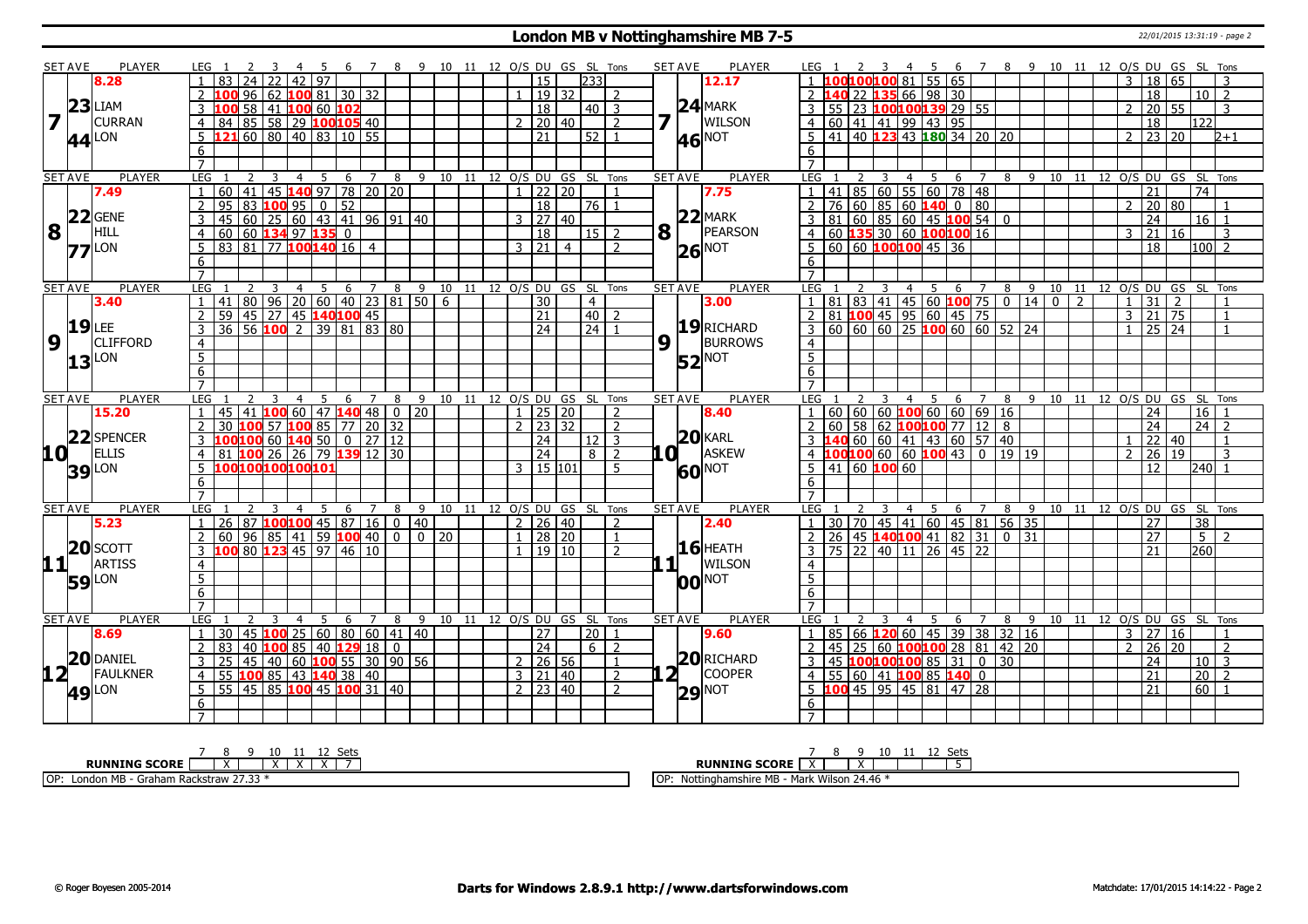## **London MB**

# **Nottinghamshire MB**

| <b>PLAYER</b>           |  | lw/Llwonllost | <b>AVE</b> | <b>TAVE</b> | <b>POINTS DARTS TONS TON+1180</b> |      |    |  | <b>TONS</b> | <b>PLAYER</b>          |  | W/L WON LOST | <b>AVE</b> |       | TAVE POINTS DARTS TONS TON+ 180 |      |    |      | <b>TONS</b> |
|-------------------------|--|---------------|------------|-------------|-----------------------------------|------|----|--|-------------|------------------------|--|--------------|------------|-------|---------------------------------|------|----|------|-------------|
| <b>Graham Rackstraw</b> |  | 0             | 27.33      | 8.69        | 1503                              | 55   |    |  | $8 + C$     | <b>Robert Rilev</b>    |  |              | 23.80      | 4.40  | 1285                            | 54   |    |      | $4 + 0$     |
| <b>Bradley Turrell</b>  |  |               | 18.95      | 2.32        | 1251                              | 66   |    |  | $2 + C$     | <b>Ricky Gray</b>      |  |              | 22.10      | 4.40  | 1503                            | 68   |    |      | $4 + 0$     |
| <b>Nick Cocks</b>       |  |               | 22.70      | 5.70        | 2293                              | 101  |    |  | $5 + 0$     | <b>Mark Cowley</b>     |  |              | 23.1       | 6.20  | 2380                            | 103  |    |      | $5 + 0$     |
| <b>Wayne Brown</b>      |  |               | 25.45      | 1.75        | 2469                              | 97   |    |  | $10 + 1$    | John Esam              |  |              | 23.1       | 3.40  | 2196                            | 95   |    |      | $3 + 0$     |
| <b>Tommy Sanwell</b>    |  | 0             | 22.10      | 7.03        | 1503                              | 68   |    |  | $5 + 2$     | <b>Stuart Hav</b>      |  |              | 20.19      | 3.40  | 1393                            | 69   |    |      | $3+0$       |
| <b>Steve Day</b>        |  | 0             | 24.24      | 5.26        | 1503                              | 62   |    |  | $4 + 0$     | <b>Craig Barratt</b>   |  |              | 22.02      | 2.37  | 1255                            | 57   |    |      | $2 + 0$     |
| <b>Liam Curran</b>      |  |               | 23.44      | 8.28        | 2180 l                            | 93   |    |  | $8 + C$     | Mark Wilson            |  |              | 24.46      | 12.17 | 2373                            | 97   |    |      | $10 + 1$    |
| <b>Gene Hill</b>        |  |               | 22.77      | /.49        | 2414                              | 106  |    |  | $6 + C$     | Mark Pearson           |  |              | 22.26      | 7.75  | 2315                            | 104  |    |      | $7 + 0$     |
| Lee Clifford            |  |               | 19.13      | 3.40        | 1435                              | 75   |    |  | $3 + C$     | <b>Richard Burrows</b> |  |              | 19.52      | 3.00  | 1503                            | 77   |    |      | $3 + 0$     |
| <b>Spencer Ellis</b>    |  |               | 22.39      | 15.20       | 2485                              | 111  |    |  | $14 + 0$    | <b>Karl Askew</b>      |  |              | 20.60      | 8.40  | 2225                            | 108  |    |      | $8 + 0$     |
| <b>Scott Artiss</b>     |  | 0             | 20.59      | 5.23        | 1503                              | 73   |    |  | $5 + 0$     | Heath Wilson           |  |              | 16.00      | 2.40  | 1200                            | 75   |    |      | $2 + 0$     |
| Daniel Faulkner         |  |               | 20.49      | 8.69        | 2479                              | 121  |    |  | $8 + C$     | <b>Richard Cooper</b>  |  |              | 20.29      | 9.60  | 2415                            | 119  |    |      | $9 + 0$     |
| <b>TOTALS</b>           |  | 21            | 22.39      |             | 23018                             | 1028 | 63 |  | 78+3        | <b>TOTALS</b>          |  |              | 21.48      |       | 22043                           | 1026 | 49 | 10 I | $60 + 1$    |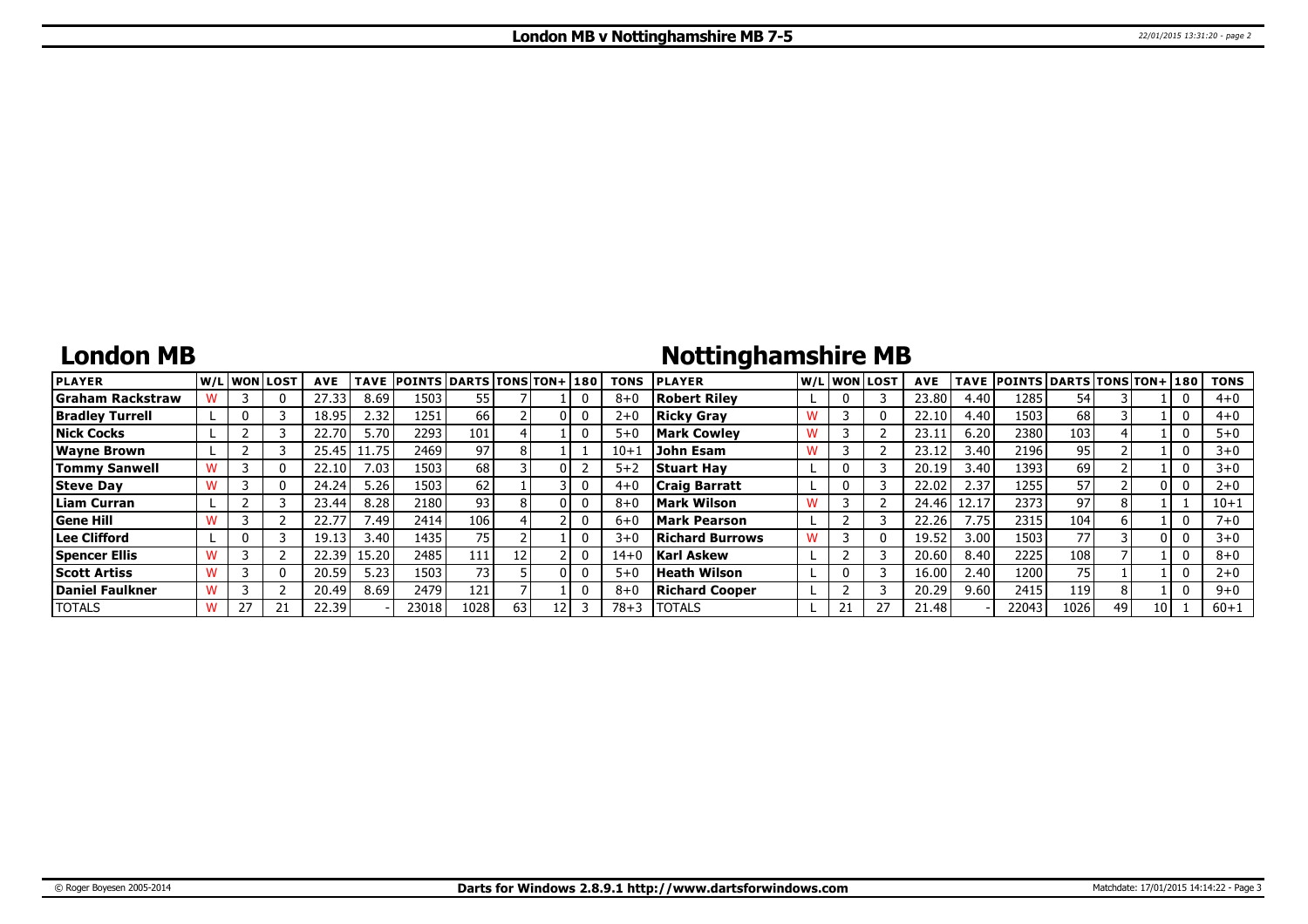### **London WB v Nottinghamshire WB 2-4** 22/01/2015 13:30:56 - page 1

| SET AVE        |                     | <b>PLAYER</b>         |                 | LEG 1           |                 |                 |             |                |                |   |                                                                                                                                                |             |                |                                 |   |               |                     |         | 4 5 6 7 8 9 10 11 12 O/S DU GS SL Tons |                |                | <b>SET AVE</b> |                 | <b>PLAYER</b>       | LEG 1            |                 |                                                                                                                                                |                |   |                |     |   |                              |   |                |                                                                 |                |                                                         |             | 4 5 6 7 8 9 10 11 12 O/S DU GS SL Tons |                          |                 |                 |                          |  |
|----------------|---------------------|-----------------------|-----------------|-----------------|-----------------|-----------------|-------------|----------------|----------------|---|------------------------------------------------------------------------------------------------------------------------------------------------|-------------|----------------|---------------------------------|---|---------------|---------------------|---------|----------------------------------------|----------------|----------------|----------------|-----------------|---------------------|------------------|-----------------|------------------------------------------------------------------------------------------------------------------------------------------------|----------------|---|----------------|-----|---|------------------------------|---|----------------|-----------------------------------------------------------------|----------------|---------------------------------------------------------|-------------|----------------------------------------|--------------------------|-----------------|-----------------|--------------------------|--|
|                |                     | 3.40                  |                 |                 |                 | 45              |             | 68 81          |                |   | 60 119 46 43                                                                                                                                   |             |                |                                 |   |               | 3   24   43         |         |                                        |                |                |                |                 | 4.40                |                  |                 |                                                                                                                                                |                |   |                |     |   | 80 40 60 60 85 23            |   |                |                                                                 |                |                                                         |             |                                        | 24                       |                 | 68              |                          |  |
|                |                     |                       |                 | 60              |                 |                 |             |                |                |   | $\left  27 \right  60 \left  9 \right  60 \left  76 \right  121 46 \left  42 \right $                                                          |             |                |                                 |   |               | 2   26   42         |         |                                        |                |                |                |                 |                     |                  |                 | 0   0   0   140 <mark>100100</mark> 0   0   0                                                                                                  |                |   |                |     |   |                              |   |                |                                                                 |                |                                                         |             |                                        | $\overline{24}$          |                 | $\overline{20}$ | $\overline{4}$           |  |
|                | <b>20</b> SU        |                       |                 | 43              |                 |                 |             |                |                |   | 45 100 60 95 84 54 20                                                                                                                          |             |                |                                 |   |               |                     | 22 20   |                                        |                |                |                |                 | <b>19</b> JULIE     |                  |                 | 85 45 36 36 85 45 59 70                                                                                                                        |                |   |                |     |   |                              |   |                |                                                                 |                |                                                         |             |                                        | 24                       |                 | 40              |                          |  |
| 1              |                     | <b>HOLT</b>           |                 |                 |                 |                 |             |                |                |   |                                                                                                                                                |             |                |                                 |   |               |                     |         |                                        |                |                |                |                 | PITCHFORD           |                  |                 |                                                                                                                                                |                |   |                |     |   |                              |   |                |                                                                 |                |                                                         |             |                                        |                          |                 |                 |                          |  |
|                |                     |                       | $\overline{4}$  |                 |                 |                 |             |                |                |   |                                                                                                                                                |             |                |                                 |   |               |                     |         |                                        |                |                |                |                 |                     | $\overline{4}$   |                 |                                                                                                                                                |                |   |                |     |   |                              |   |                |                                                                 |                |                                                         |             |                                        |                          |                 |                 |                          |  |
|                |                     | 88 LON                | $\overline{5}$  |                 |                 |                 |             |                |                |   |                                                                                                                                                |             |                |                                 |   |               |                     |         |                                        |                |                |                | 10 <sub>l</sub> | NOT                 | $\overline{5}$   |                 |                                                                                                                                                |                |   |                |     |   |                              |   |                |                                                                 |                |                                                         |             |                                        |                          |                 |                 |                          |  |
|                |                     |                       | $\overline{6}$  |                 |                 |                 |             |                |                |   |                                                                                                                                                |             |                |                                 |   |               |                     |         |                                        |                |                |                |                 |                     | 6                |                 |                                                                                                                                                |                |   |                |     |   |                              |   |                |                                                                 |                |                                                         |             |                                        |                          |                 |                 |                          |  |
|                |                     |                       | $\overline{7}$  |                 |                 |                 |             |                |                |   |                                                                                                                                                |             |                |                                 |   |               |                     |         |                                        |                |                |                |                 |                     | $\overline{7}$   |                 |                                                                                                                                                |                |   |                |     |   |                              |   |                |                                                                 |                |                                                         |             |                                        |                          |                 |                 |                          |  |
| <b>SET AVE</b> |                     | <b>PLAYER</b>         | LEG             |                 |                 | 2               | 3           | $\overline{4}$ | 5              | 6 | $7\overline{ }$                                                                                                                                | 8           |                |                                 |   |               |                     |         | 9 10 11 12 0/S DU GS SL Tons           |                |                | <b>SET AVE</b> |                 | <b>PLAYER</b>       | LEG              |                 |                                                                                                                                                |                | 3 | $\overline{4}$ | 5   | 6 | 7                            | 8 | 9              |                                                                 |                |                                                         |             | 10 11 12 O/S DU GS SL Tons             |                          |                 |                 |                          |  |
|                |                     | 3.00                  | $\mathbf{1}$    |                 |                 | $\overline{00}$ | $\sqrt{30}$ | 60             |                |   |                                                                                                                                                |             |                | $-6$ <b>100</b> 24 22 28 10 44  |   |               | $\overline{33}$     |         |                                        | $55$   2       |                |                |                 | 5.51                |                  |                 | 45 40 41 <b>100 100</b> 45 94 0 20<br>30 25 85 41 60 95 41 44 40                                                                               |                |   |                |     |   |                              |   |                |                                                                 | $\overline{0}$ | 16                                                      |             | $\overline{2}$                         | 32                       | 16              |                 | $\overline{2}$           |  |
|                |                     |                       | $\overline{2}$  | 41              |                 |                 |             |                |                |   |                                                                                                                                                |             |                |                                 |   |               | 3   27   90         |         |                                        |                | $\overline{1}$ |                |                 |                     | $\overline{2}$   |                 |                                                                                                                                                |                |   |                |     |   |                              |   |                |                                                                 |                |                                                         |             |                                        | $\overline{27}$          |                 | 40              |                          |  |
|                |                     | $15$ LISA             | $\mathbf{3}$    | $\overline{28}$ |                 |                 |             |                |                |   |                                                                                                                                                |             |                |                                 |   |               | $\overline{30}$     |         |                                        | $\overline{4}$ |                |                |                 | 17 MARGARET         |                  |                 |                                                                                                                                                |                |   |                |     |   |                              |   |                | $\overline{3}$ 60 45 13 52 60 60 85 94 24 8                     |                |                                                         |             | $\overline{3}$                         | 30                       | 8               |                 |                          |  |
| $\overline{2}$ | $\mathbf{L}$        | DUNFORD               | $\overline{4}$  | 21              |                 |                 |             |                |                |   |                                                                                                                                                |             |                |                                 |   |               | $\overline{18}$     |         | $\overline{290}$                       |                |                | 2              |                 | BAMFORD             |                  |                 | 4 24 60 26 125125 40 101                                                                                                                       |                |   |                |     |   |                              |   |                |                                                                 |                |                                                         |             |                                        | $3 \ 21 \ 101$           |                 |                 | 3                        |  |
|                |                     | $32$ LON              | $5\overline{)}$ |                 |                 |                 |             |                |                |   |                                                                                                                                                |             |                |                                 |   |               |                     |         |                                        |                |                |                | 85              | <b>NOT</b>          | 5 <sub>1</sub>   |                 |                                                                                                                                                |                |   |                |     |   |                              |   |                |                                                                 |                |                                                         |             |                                        |                          |                 |                 |                          |  |
|                |                     |                       | 6               |                 |                 |                 |             |                |                |   |                                                                                                                                                |             |                |                                 |   |               |                     |         |                                        |                |                |                |                 |                     | 6                |                 |                                                                                                                                                |                |   |                |     |   |                              |   |                |                                                                 |                |                                                         |             |                                        |                          |                 |                 |                          |  |
|                |                     |                       | $\overline{7}$  |                 |                 |                 |             |                |                |   |                                                                                                                                                |             |                |                                 |   |               |                     |         |                                        |                |                |                |                 |                     |                  |                 |                                                                                                                                                |                |   |                |     |   |                              |   |                |                                                                 |                |                                                         |             |                                        |                          |                 |                 |                          |  |
| <b>SET AVE</b> |                     | <b>PLAYER</b>         | LEG             |                 |                 |                 | 3           | $\overline{4}$ | 5              | 6 | 78                                                                                                                                             |             |                |                                 |   |               |                     |         | 9 10 11 12 O/S DU GS SL Tons           |                |                | <b>SET AVE</b> |                 | <b>PLAYER</b>       | LEG <sub>1</sub> |                 |                                                                                                                                                | $\overline{3}$ |   |                |     |   | 4 5 6 7 8                    |   | $\overline{9}$ |                                                                 |                |                                                         |             | 10 11 12 0/S DU GS SL Tons             |                          |                 |                 |                          |  |
|                |                     | 5.18                  |                 | 45              |                 |                 |             |                |                |   | 60   100   26   100   41   57   32   40                                                                                                        |             |                |                                 |   |               | 3   27   40         |         |                                        |                | $\overline{2}$ |                |                 | 5.47                |                  |                 | 0 1 45 22 1 60 26 1 55 1 55 1 60 1 38<br><b>1 21</b> 60 1 45 1 43 1 26 1 58 1 60 1 50 10<br>26 <b>1 00</b> 45 <b>1 00</b> 95 1 59 1 44 1 28 10 |                |   |                |     |   |                              |   |                |                                                                 |                |                                                         |             |                                        | 27                       |                 | 80              |                          |  |
|                |                     |                       |                 | 100             |                 |                 |             |                |                |   | 60 40 40 80 22 80 47 16 0                                                                                                                      |             |                | 8                               | 6 | $\mathcal{E}$ | $\overline{42}$     | 2       |                                        |                |                |                |                 |                     |                  |                 |                                                                                                                                                |                |   |                |     |   |                              |   |                |                                                                 | $30 \mid 6$    |                                                         | $\mathbf 0$ |                                        | $\overline{39}$          |                 | $\overline{2}$  |                          |  |
|                |                     | $16$ DEE              | 3               | 60              |                 |                 |             |                |                |   | $\overline{55}$ $\overline{5}$ $\overline{60}$ $\overline{81}$ $\overline{28}$ $\overline{60}$ $\overline{26}$ $\overline{46}$ $\overline{70}$ |             |                |                                 |   |               | 30                  |         | 10                                     |                |                |                |                 | $15$ <b>KELLY</b>   |                  |                 |                                                                                                                                                |                |   |                |     |   |                              |   |                |                                                                 | $\mathbf 0$    | $\overline{4}$                                          |             |                                        | $\overline{31}$          | $\overline{4}$  |                 | $\overline{2}$           |  |
| $\mathbf{3}$   |                     | <b>BELCHER</b>        | $\overline{4}$  | 82              |                 |                 |             |                |                |   | 60 41 100 44 118 24 32                                                                                                                         |             |                |                                 |   |               | $2$   23   32       |         |                                        |                | $\overline{2}$ | 3              |                 | STEVENS             | $\overline{4}$   |                 | 24 60 60 41 100 15 126                                                                                                                         |                |   |                |     |   |                              |   |                |                                                                 |                |                                                         |             |                                        | $\overline{21}$          |                 |                 | $75 \mid 2$              |  |
|                |                     | <b>34</b> LON         | 5               |                 |                 |                 |             |                |                |   |                                                                                                                                                |             |                |                                 |   |               |                     |         |                                        |                |                |                |                 | <b>65</b> NOT       | .5               |                 |                                                                                                                                                |                |   |                |     |   |                              |   |                |                                                                 |                |                                                         |             |                                        |                          |                 |                 |                          |  |
|                |                     |                       | 6               |                 |                 |                 |             |                |                |   |                                                                                                                                                |             |                |                                 |   |               |                     |         |                                        |                |                |                |                 |                     | 6                |                 |                                                                                                                                                |                |   |                |     |   |                              |   |                |                                                                 |                |                                                         |             |                                        |                          |                 |                 |                          |  |
|                |                     |                       | $\overline{7}$  |                 |                 |                 |             |                |                |   |                                                                                                                                                |             |                |                                 |   |               |                     |         |                                        |                |                |                |                 |                     | $\overline{7}$   |                 |                                                                                                                                                |                |   |                |     |   |                              |   |                |                                                                 |                |                                                         |             |                                        |                          |                 |                 |                          |  |
| <b>SET AVE</b> |                     | <b>PLAYER</b>         | LEG             |                 |                 |                 |             | $\overline{4}$ | 5 <sub>5</sub> |   |                                                                                                                                                |             |                |                                 |   |               |                     |         | 6 7 8 9 10 11 12 0/S DU GS SL Tons     |                |                | <b>SET AVE</b> |                 | <b>PLAYER</b>       | LEG 1            |                 |                                                                                                                                                |                | 3 | $\overline{4}$ |     |   |                              |   |                |                                                                 |                |                                                         |             | 5 6 7 8 9 10 11 12 O/S DU GS SL Tons   |                          |                 |                 |                          |  |
|                |                     | 3.39                  | $\mathbf{1}$    |                 |                 |                 |             |                |                |   | 66 26 65 81 45 43 25 40 39                                                                                                                     |             |                |                                 |   |               | 27                  |         | $\overline{21}$                        |                |                |                |                 | 4.40                |                  |                 | 60   41   78   41   45   28 <b>100</b> 76   32                                                                                                 |                |   |                |     |   |                              |   |                |                                                                 |                |                                                         |             |                                        | $2 \mid 26 \mid 32$      |                 |                 |                          |  |
|                |                     |                       | $\overline{2}$  | 28              | 81              |                 | 60          |                |                |   | $ 83 $ 60 <b>139</b> 50                                                                                                                        |             |                |                                 |   |               | $2 \mid 20 \mid 50$ |         |                                        |                | -1             |                |                 |                     |                  |                 | $60$   45   41   43   60   81   82                                                                                                             |                |   |                |     |   |                              |   |                |                                                                 |                |                                                         |             |                                        | 21                       |                 | 89              |                          |  |
|                |                     | <b>17 NIKKI</b>       | 3               | 55              |                 |                 |             |                |                |   | 45 41 55 60 100 23                                                                                                                             |             |                |                                 |   |               | $\overline{21}$     |         |                                        | 122            |                |                |                 | 18 TRACEY           |                  |                 | 60 100 60 140 40 27 74                                                                                                                         |                |   |                |     |   |                              |   |                |                                                                 |                |                                                         |             | $\mathbf{R}$                           | 21                       | 74              |                 | $\mathcal{L}$            |  |
| 4              |                     | <b>PATTEN</b>         | $\overline{4}$  | 45              |                 |                 |             |                |                |   | $41 \overline{)62} \overline{)80} \overline{)60} \overline{)100} \overline{47} \overline{)30} \overline{)22} \overline{)14}$                   |             |                |                                 |   |               |                     | 28   14 |                                        |                |                | 4 <sup>1</sup> |                 | <b>JOHNSON</b>      | 4 <sup>1</sup>   |                 |                                                                                                                                                |                |   |                |     |   |                              |   |                | 53 60 41 28 40 40 79 78 62 0                                    |                |                                                         |             |                                        | 30                       |                 | 20              |                          |  |
|                |                     |                       | 5               |                 |                 |                 |             |                |                |   | $60$ 45 60 40 60 41 45 60 31 40 0                                                                                                              |             |                |                                 |   |               | $\overline{33}$     |         | 19                                     |                |                |                |                 | <b>NOT</b>          |                  |                 | $5 \overline{100} \overline{60} \overline{81} \overline{81} \overline{26} \overline{60} \overline{45} \overline{16} \overline{24}$             |                |   |                |     |   |                              |   |                |                                                                 | $\overline{4}$ | $\overline{4}$                                          |             |                                        | 31                       | $\overline{4}$  |                 |                          |  |
|                |                     | <b>78</b> LON         | $6\overline{6}$ |                 |                 |                 |             |                |                |   |                                                                                                                                                |             |                |                                 |   |               |                     |         |                                        |                |                |                | 57              |                     | 6                |                 |                                                                                                                                                |                |   |                |     |   |                              |   |                |                                                                 |                |                                                         |             |                                        |                          |                 |                 |                          |  |
|                |                     |                       | $\overline{7}$  |                 |                 |                 |             |                |                |   |                                                                                                                                                |             |                |                                 |   |               |                     |         |                                        |                |                |                |                 |                     |                  |                 |                                                                                                                                                |                |   |                |     |   |                              |   |                |                                                                 |                |                                                         |             |                                        |                          |                 |                 |                          |  |
| <b>SET AVE</b> |                     | <b>PLAYER</b>         | LEG             |                 |                 |                 |             | 4              |                | 6 |                                                                                                                                                | 8           |                |                                 |   |               |                     |         | 9 10 11 12 O/S DU GS SL Tons           |                |                | <b>SET AVE</b> |                 | <b>PLAYER</b>       | LEG              |                 |                                                                                                                                                |                |   | 4              | - 5 |   | 6 7                          |   |                |                                                                 |                |                                                         |             | 8 9 10 11 12 O/S DU GS SL              |                          |                 |                 | Tons                     |  |
|                |                     | 6.65                  |                 | 59              | $\overline{80}$ |                 |             |                |                |   | 60   85   45   84   78                                                                                                                         | $\boxed{8}$ | $\overline{0}$ |                                 |   |               | 27                  |         |                                        | $\mathcal{P}$  |                |                |                 | 4.40                |                  | 41              |                                                                                                                                                |                |   |                |     |   |                              |   |                |                                                                 |                |                                                         |             |                                        | $\overline{28}$          | $\overline{4}$  |                 |                          |  |
|                |                     |                       |                 |                 |                 |                 |             |                |                |   | <b>100</b> 45 61 60 47 88                                                                                                                      |             |                |                                 |   |               | 3   21   88         |         |                                        |                | 2              |                |                 |                     |                  |                 | 40 85 60 100 30 26                                                                                                                             |                |   |                |     |   |                              |   |                |                                                                 |                |                                                         |             |                                        | $\overline{18}$          |                 |                 | 160l 1                   |  |
|                |                     | 19 ANDREA             |                 |                 |                 | 44              |             |                |                |   |                                                                                                                                                |             |                |                                 |   |               | $2 \mid 23 \mid 45$ |         |                                        |                | $\overline{1}$ |                |                 | $18$ <b>KAYLEA</b>  |                  | $\overline{26}$ |                                                                                                                                                |                |   |                |     |   | 85 60 <b>100</b> 60 26 45 65 |   |                |                                                                 |                |                                                         |             |                                        | $\overline{24}$          |                 |                 | $34$ 1                   |  |
|                |                     | <b>WALKER</b>         | 3               |                 |                 |                 |             |                |                |   |                                                                                                                                                |             |                |                                 |   |               |                     |         |                                        |                |                |                |                 | <b>RILEY</b>        |                  |                 |                                                                                                                                                |                |   |                |     |   |                              |   |                |                                                                 |                |                                                         |             |                                        |                          |                 |                 |                          |  |
| $5\vert$       |                     |                       | $\overline{4}$  | 100             |                 |                 |             |                |                |   | <b>83</b> 60 81 60 43 34 30 6 2<br>40 <b>140 125</b> 60 10 18                                                                                  |             |                | $\Omega$                        |   |               | $ 33\rangle$        |         |                                        | $2 \mid 1$     |                |                | 5 1             |                     | 4 <sup>1</sup>   |                 |                                                                                                                                                |                |   |                |     |   |                              |   |                | 55 45 36 13 60 <b>100</b> 40 82 38 0<br>80 95 43 30 60 81 80 32 |                | 32                                                      |             |                                        | $2 \mid 32 \mid 32 \mid$ |                 |                 | $\overline{1}$           |  |
|                |                     | $62$ <sup>LON</sup>   | 5               | 60              |                 |                 |             |                |                |   |                                                                                                                                                |             |                |                                 |   |               | 21                  |         |                                        | $48$   2       |                |                |                 | $34$ <sup>NOT</sup> | 5.               |                 |                                                                                                                                                |                |   |                |     |   |                              |   |                |                                                                 |                |                                                         |             | 3                                      |                          | 24 32           |                 |                          |  |
|                |                     |                       | 6               |                 |                 |                 |             |                |                |   |                                                                                                                                                |             |                |                                 |   |               |                     |         |                                        |                |                |                |                 |                     | 6                |                 |                                                                                                                                                |                |   |                |     |   |                              |   |                |                                                                 |                |                                                         |             |                                        |                          |                 |                 |                          |  |
|                |                     |                       | $\overline{7}$  |                 |                 |                 |             |                |                |   |                                                                                                                                                |             |                |                                 |   |               |                     |         |                                        |                |                |                |                 |                     | $\overline{7}$   |                 |                                                                                                                                                |                |   |                |     |   |                              |   |                |                                                                 |                |                                                         |             |                                        |                          |                 |                 |                          |  |
| <b>SET AVE</b> |                     | PLAYER                | <b>LEG</b>      |                 |                 |                 |             |                |                | 6 | 7                                                                                                                                              | 8           |                |                                 |   |               |                     |         | 9 10 11 12 0/S DU GS SL Tons           |                |                | <b>SET AVE</b> |                 | <b>PLAYER</b>       | LEG              |                 |                                                                                                                                                |                |   | 4              |     | 6 | 7                            | 8 | - 9            |                                                                 |                | 10 11                                                   |             | 12 O/S DU GS SL Tons                   |                          |                 |                 |                          |  |
|                |                     |                       | $\mathbf{1}$    | 50              |                 |                 |             |                |                |   | 24 26 45 41 28 53 44                                                                                                                           |             |                |                                 |   |               | 24                  |         | l190 l                                 |                |                |                |                 | 3.00                |                  |                 | $1   60   81   60   60$ <b>100</b> 85   15   40                                                                                                |                |   |                |     |   |                              |   |                |                                                                 |                |                                                         |             |                                        | 2 23                     | 40              |                 | $\overline{1}$           |  |
|                |                     |                       | $\overline{2}$  | 41              |                 | 60              |             |                |                |   |                                                                                                                                                |             |                |                                 |   |               | $\overline{24}$     |         | 131                                    |                |                |                |                 |                     |                  |                 | 2 100 66 60 25 34 55 41 28 92                                                                                                                  |                |   |                |     |   |                              |   |                |                                                                 |                |                                                         |             |                                        | 3 27                     | $\overline{92}$ |                 | $\overline{1}$           |  |
|                | $14$ <sub>NIC</sub> |                       | 3               | 93              |                 |                 |             |                |                |   |                                                                                                                                                |             |                | 45 41 80 45 53 44 27 37 18 0 18 |   | 3             |                     | 36 18   |                                        |                |                |                |                 | <b>16</b> GINA      |                  |                 | $45 \mid 60 \mid 43$ 100 73 81 27 52 0                                                                                                         |                |   |                |     |   |                              |   |                |                                                                 | $\overline{0}$ | 10                                                      |             |                                        | $\overline{33}$          |                 | 10 <sub>1</sub> | $\overline{\phantom{0}}$ |  |
|                |                     | $6\overline{1}$ BROWN | $\overline{4}$  |                 |                 |                 |             |                |                |   | 60 40 45 21 66 46 62 11 21 45 39                                                                                                               |             |                |                                 |   |               | $\overline{33}$     |         | 45                                     |                |                | 6 <sup>1</sup> |                 | GUEST               | $\overline{4}$   |                 |                                                                                                                                                |                |   |                |     |   |                              |   |                |                                                                 |                | 41   94   22   26   60   60   9   60   29   76   18   6 |             | l 3                                    | $\overline{36}$          | -6              |                 |                          |  |
|                |                     | <b>00</b> LON         | $\overline{5}$  |                 |                 |                 |             |                |                |   |                                                                                                                                                |             |                |                                 |   |               |                     |         |                                        |                |                |                |                 | $76$ <sup>NOT</sup> | 5                |                 |                                                                                                                                                |                |   |                |     |   |                              |   |                |                                                                 |                |                                                         |             |                                        |                          |                 |                 |                          |  |
|                |                     |                       | 6               |                 |                 |                 |             |                |                |   |                                                                                                                                                |             |                |                                 |   |               |                     |         |                                        |                |                |                |                 |                     | 6                |                 |                                                                                                                                                |                |   |                |     |   |                              |   |                |                                                                 |                |                                                         |             |                                        |                          |                 |                 |                          |  |
|                |                     |                       |                 |                 |                 |                 |             |                |                |   |                                                                                                                                                |             |                |                                 |   |               |                     |         |                                        |                |                |                |                 |                     |                  |                 |                                                                                                                                                |                |   |                |     |   |                              |   |                |                                                                 |                |                                                         |             |                                        |                          |                 |                 |                          |  |
|                |                     |                       |                 |                 |                 |                 |             |                |                |   |                                                                                                                                                |             |                |                                 |   |               |                     |         |                                        |                |                |                |                 |                     |                  |                 |                                                                                                                                                |                |   |                |     |   |                              |   |                |                                                                 |                |                                                         |             |                                        |                          |                 |                 |                          |  |

| -1<br>ししい                         | Sets                                                                            |
|-----------------------------------|---------------------------------------------------------------------------------|
| <b>RUNNING SCORE</b>              | <b>RUNNING SCORE</b>                                                            |
| OP:<br>WB<br><b>Su Holt 20.88</b> | ---<br>ח הו<br>Nottinghamshire<br>Tracey<br>Johnson 18.5,<br><b>VVD</b><br>l Ul |